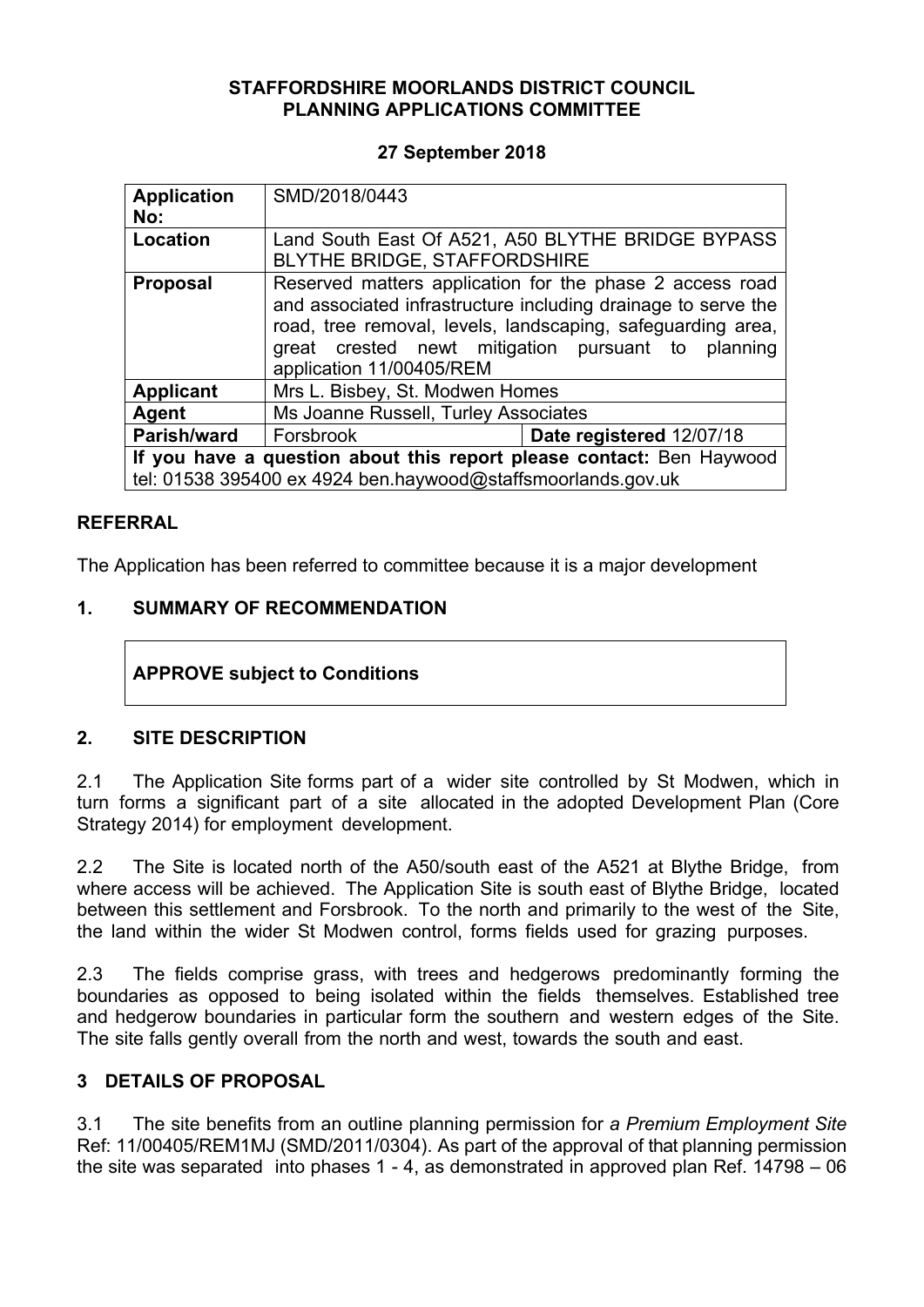(Phasing Plan). In 2017, a full planning application submitted (was approved on 10/05/2018, Application Ref: SMD/2017/0512) on what was the equivalent of Phase 1 of the extant consent. The planning permission was for residential development under the following description of development:

*'Detailed Planning Application for the development of 118 dwellings (Use Class C3), new access and internal roads for vehicles, pedestrian and cycle linkages; car and cycle parking; associated play and open space, landscaping, ecological habitats; sustainable drainage measures, earthworks and all ancillary enabling works including the demolition of building and structures.'*

3.2 This planning application seeks the approval of Reserved Matters relating to 'Phase 2' of planning permission Ref: 11/00405/REM1MJ (SMD/2011/0304). The Reserved Matters being applied for are access, layout, scale, appearance and landscape in so far as they relate to the access road only.

3.3 An access road forms the principal proposal of this Reserved Matters planning application, routed from the North of the site to the south of the site (Plan Ref. 03587-A-0101- P1). Its character will comprise a 7.3m single carriageway, at a maximum speed of 30mph to match that of the A521 Uttoxeter Road (Ref. 3588 - 06072018). The specifications of the proposed access road, including this 7.3m width, are compliant with application Ref. 11/00405/REM1MJ which this Reserved Matters application is pursuant to.

3.4 The proposed Phase 2 access road already benefits from a connection off the A521 Uttoxeter Road, approved under the Phase 1 application (Ref. SMD/2017/0512). The proposed road will extend from the end of the approved Phase 1 access road (Plan Ref. 03587-A-0101-P1).

3.5 The purpose of this road is firstly to provide the infrastructure to support a future planning application proposing the development of this Phase 2 parcel. The proposed Phase 2 access road will also unlock this part of the site, and provides an opportunity for the rest of the Blythe Vale draft Local Plan allocation to come forwards subject to those planning permissions and agreements being in place.

3.6 The emerging Local Plan allocates Blythe Vale for mixed use development. It seeks a crossing of the A50. No planning applications for development of either Phase 2 or Phase 3 are before the LPA as yet, and therefore this planning application for reserved matters safeguards an area for a potential future connection, which itself will require planning permission and agreements to be in place.

3.7 The submitted application also includes drainage measures for the access road Proposed site levels Structural landscaping and green infrastructure details of tree and hedge removal, a Great Crested Newt (GCN) Mitigation

## **4. RELEVANT PLANNING HISTORY**

SM.97-0216 Premium Employment Site Development 30th July 1997

03/00498/FUL MJ Variation of Condition 2(a) (b) (ii) of SM97-0216 to extend time limit. 15th July 2003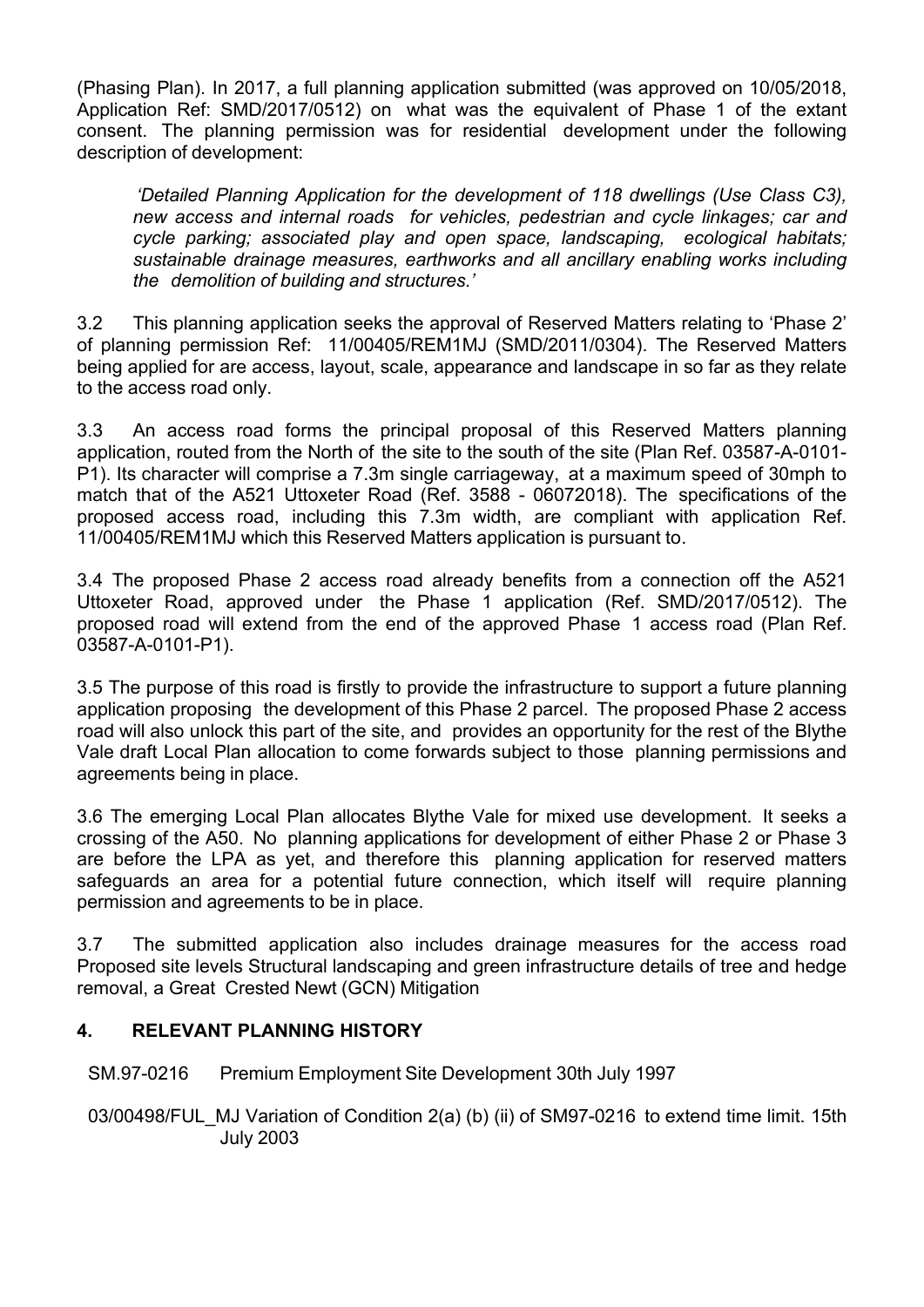- 06/00984/FUL Variation of Condition 1 attached to planning permission 03/00498/FUL\_MJ dated 15th July 2003 to extend time period in which to submit reserved matters by a further 5 years to 15th July 2013. - 17th October 2006
- 01/00125/REM Provision of access to phase 1 development of employment site. 3rd April 2007
- 07/01532/REM\_MJ Development of commercial site of phase 1 for Class B1 use. 29th April 2008
- 11/00405/REM New Planning Permission to replace extant Planning Permission 06/00984/FUL, pursuant to the original Outline Planning Permission SM.97- 0216 for a Premium Employment Site on land adjoining A50(T), Blythe Bridge, in order to extend the time for submission of reserved matters by 5 years to the 15th July 2018 and the implementation of the planning permission by 5 years to 15th July 2021.-9th August 2011
- SMD/2017/0512 'Detailed Planning Application for the development of 118 dwellings (Use Class C3), new access and internal roads for vehicles, pedestrian and cycle linkages; car and cycle parking; associated play and open space, landscaping, ecological habitats; sustainable drainage measures, earthworks and all ancillary enabling works including the demolition of building and structures.' - Approved

## **5. PLANNING POLICIES**

- 5.1 The Development Plan comprises of:
	- Staffordshire Moorlands Local Plan (Adopted 1998)
	- The Staffordshire Moorlands Local Development NPPF Core Strategy (Adopted March 2014)
	- The Minerals Local Plan (Adopted December 1999) Saved Policies 2007
	- Staffordshire & Stoke-in-Trent Joint Waste Core Strategy (Adopted March 2013)

#### Staffordshire Moorlands Local Plan (1998)

5.2 Development boundaries within the 1998 Adopted Local Plan are still in force until such time as they are reviewed and adopted through the site allocations process.

#### Adopted Staffordshire Moorlands Local Development Framework (LDF) (26<sup>th</sup> March 2014)

5.3 The Staffordshire Moorlands Local Development Framework (LDF) is a District wide development plan which replaces the Staffordshire Moorlands Local Plan to provide a framework for delivering development up to 2026. The Core Strategy is the key LDF document. It is a strategic District wide plan which influences how and where the Staffordshire Moorlands will develop in the future. It sets out what the Council would like to achieve in each of the main towns and the rural areas outside of the Peak District National Park. The Core Strategy provides the framework for future LDF documents which will then identify specific sites for development in the District (Site Allocations Development Plan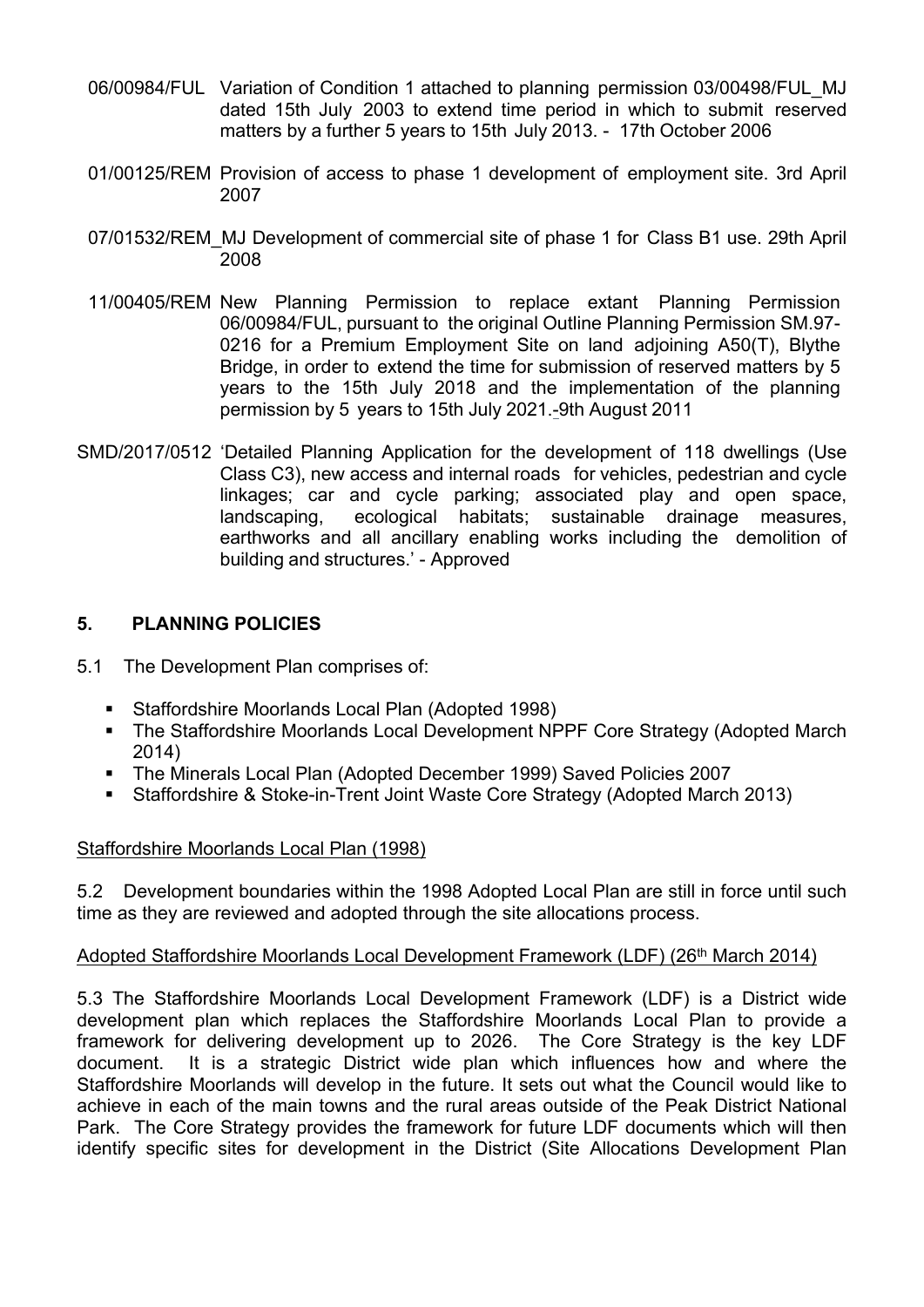Document) and provides detailed guidance to supplement the policies (Supplementary Planning Guidance).

- 5.4 The following CS (Core Strategy) policies are relevant to the application:-
	- **SS1 Development Principles**
	- **SS1a Presumption in Favour of Sustainable Development**
	- **SS6c Other Rural Areas Area Strategy**
	- **SS8 Blythe Bridge Regional Investment Site**
	- E2 Employment Sites
	- SD4 Pollution and Flood Risk
	- DC1 Design Considerations
	- DC2 The Historic Environment
	- DC3 Landscape and Settlement Setting
	- C1 Creating Sustainable Communities
	- C2 Sport, Recreation and Open Space
	- NE1 Biodiversity and Geological Resources
	- T1 Development and Sustainable Transport
	- T2 Other Sustainable Transport Measures

*Supplementary Planning Guidance (SPG)*

Developer/Landowner Contributions SPG (2004)

*National Planning Policy NPPF 2018*

*National Planning Policy Guidance*

## Emerging Staffordshire Moorlands Local Plan

## *National Policy Guidance*

5.5 Paragraph 48 of the newly adopted NPPF states that:

*"…decision-takers may also give weight to relevant policies in emerging plans according to:*

- *the stage of preparation of the emerging plan (the more advanced the preparation, the greater the weight that may be given);*
- *the extent to which there are unresolved objections to relevant policies (the less significant the unresolved objections, the greater the weight that may be given); and*
- *the degree of consistency of the relevant policies in the emerging plan to the policies in this Framework (the closer the policies in the emerging plan to the policies in the Framework, the greater the weight that may be given).*

## *Local Plan process*

5.6 The Council agreed to publish the Local Plan Submission Version for representations in February 2018. At this point, the Council agreed that the Local Plan was "sound". Formal representations were then invited from residents, businesses and other stakeholders to provide them with the opportunity to support or challenge the soundness or legal compliance of the Local Plan. This stage in the process followed three previous public consultations since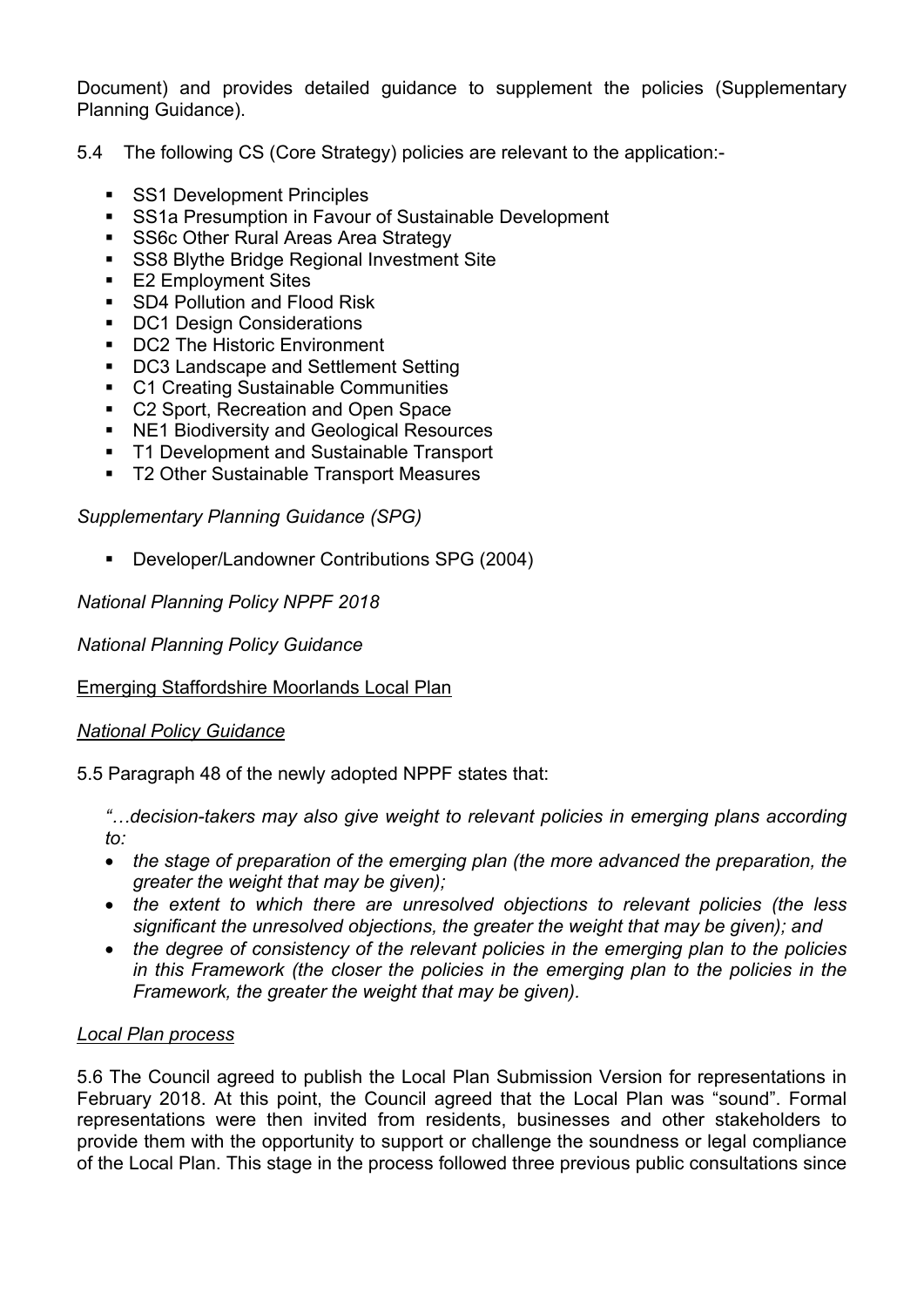2015 which had informed the preparation of the Local Plan alongside a comprehensive evidence base.

5.7 In June 2018, the Council subsequently agreed to submit the Local Plan Submission Version to the Secretary of State for examination. An examination in public will now be held this Autumn in order to determine whether the Local Plan is sound and legally compliant. Subject to the findings of the appointed inspector, the Local Plan is expected to be adopted in the Spring of 2019. At his point, it will supersede the adopted Core Strategy and become part of the statutory development plan for the District.

5.8 In this context, the Council's position on the weight to be given to the policies contained in the Local Plan Submission Version in terms of the three criteria set out in Paragraph 48 of the NPPF is as follows:

- The stage of preparation the Local Plan is now at an advanced stage of preparation as the Council has submitted it to the SoS for examination
- The extent to which there are unresolved objections to relevant policies this varies depending on the policy in question. The Officer Comments section of this report identifies the level of outstanding objections to each policy and recommends the amount of weight to be given to them at this stage in the process
- The degree of consistency of policies with the NPPF given that the Council has submitted a Local Plan that it considers to be sound, all policies are deemed to be consistent with the NPPF.

### *Emerging Policies*

5.9 The following policies are considered to be relevant to this application:

- Policy SS1 Development Principles
- Policy 1a Presumption in favour of sustainable development
- SS2 Settlement Hierarchy
- SS9 Smaller Villages Strategy
- SS10 Other Rural Areas Strategy
- Policy H1 New Housing Development
- Policy DC2 Historic Environment
- Policies H2 and DSR1, 'Blythe Vale'.

# **6. CONSULTATIONS CARRIED OUT**

| <b>Site Notice Posted</b>      | 9 <sup>th</sup> August 2018.  |
|--------------------------------|-------------------------------|
| <b>Press Notice Published</b>  | 15 <sup>th</sup> August 2018. |
| <b>Neighbour Notifications</b> | 15 <sup>th</sup> August 2018. |

#### **County Planning Officer**

The County Council as the Mineral and Waste Planning Authority has no comments on this application as the site is:

- Not within or near to any permitted waste management facility; and
- Exempt from the requirements of Policy 3 Mineral Safeguarding in the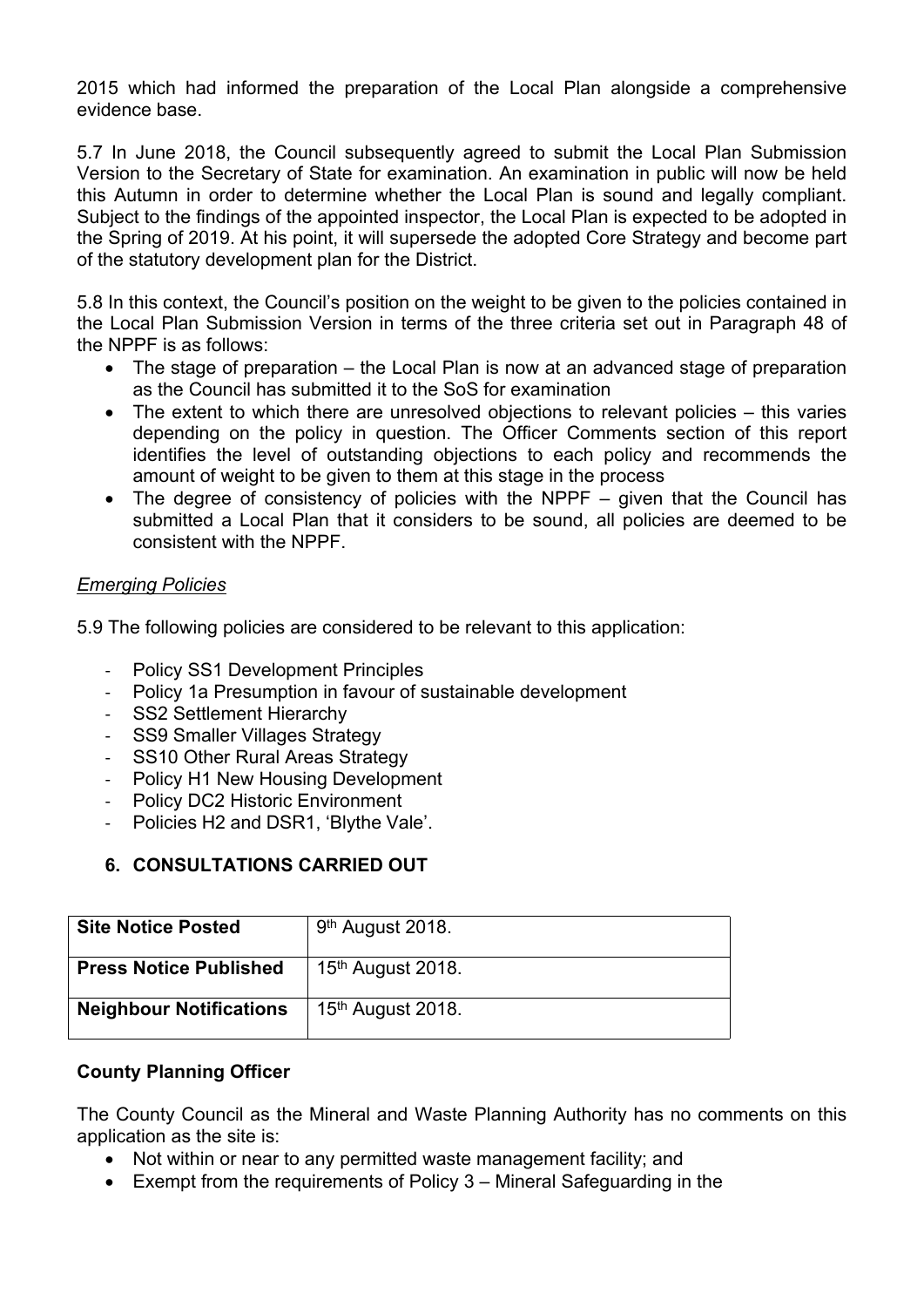### **Regeneration**

This is a Reserved Matters application for the Phase 2 access road and associated infrastructure serving the Regional Investment Site at Blythe Bridge.

The emerging Staffordshire Moorlands Local Plan allocates approximately 300 homes within a wider, 48.5 hectare mixed use development on the site at Blythe Vale, Blythe Bridge. The site is regionally important and may have a role to play in supporting the future Constellation Partnership regeneration initiative. A residential scheme forming Phase 1 of the overall site development has already been approved. The proposals sought under this planning application seek the delivery of critical infrastructure, which will enable the remainder of the site to be developed in line with the emerging Local Plan allocation.

The proposed Phase 2 access road will unlock further parts of the site, and provide an opportunity for the overall Local Plan Blythe Vale mixed use allocation to come forward, subject to planning permissions and agreements being in place.

Delivering this strategic site supports investment into the Staffordshire Moorlands economy including through new housing and business investment in equipment and premises with an associated positive impact on the local economy in terms of jobs and purchasing of supplies and services.

#### **Draycott Parish Council**

Objection: At a meeting of Draycott Parish Council on 19th July 2018, the planning application SMD/2018/0443 was discussed by the council and the meeting was open for public participation. The consensus of opinions was:

1. The Local Plan which states that SMDC communities will be protected and preserved. Draycott in the Moors is listed as a village in the Plan and yet the village is then subjected to two massive building developments.

2. Infrastructure - residents agreed that the current infrastructure in the surrounding areas would not cope with the increase of residents/ vehicles. In particular schools, doctors and the pressure it will put on Blythe Bridge crossroads which is already a problem for traffic in all directions, but especially from the Forsbrook direction. There is no shop in Draycott Parish so all provisions would have to come from Blythe Bridge or Meir adding to the traffic congestion in Blythe Bridge and on the A50 roundabout. The road through Hilderstone, leading into Cresswell, also Cheadle Road passing through Draycott Cross and Breach Lane passing through Totmonslow are already used as rat runs for commuting traffic.

3. The public are concerned about the Pedestrian phasing - provision for egress for pedestrians making their way to local amenities in Draycott parish and to Blythe Bridge where the doctors, schools and shops are.

4. The public are concerned that the width of the access road is not wide enough to take the industrial traffic to the proposed Commercial site.

5. Residents of Draycott Parish were asking for information regarding 106 funding and clarification on what our Parish will gain from this development.

6. A councillor had a conversation with a planning assistant at SMDC who was vague about the provision for the public footpath. Draycott Parish Council would like this item to be explained.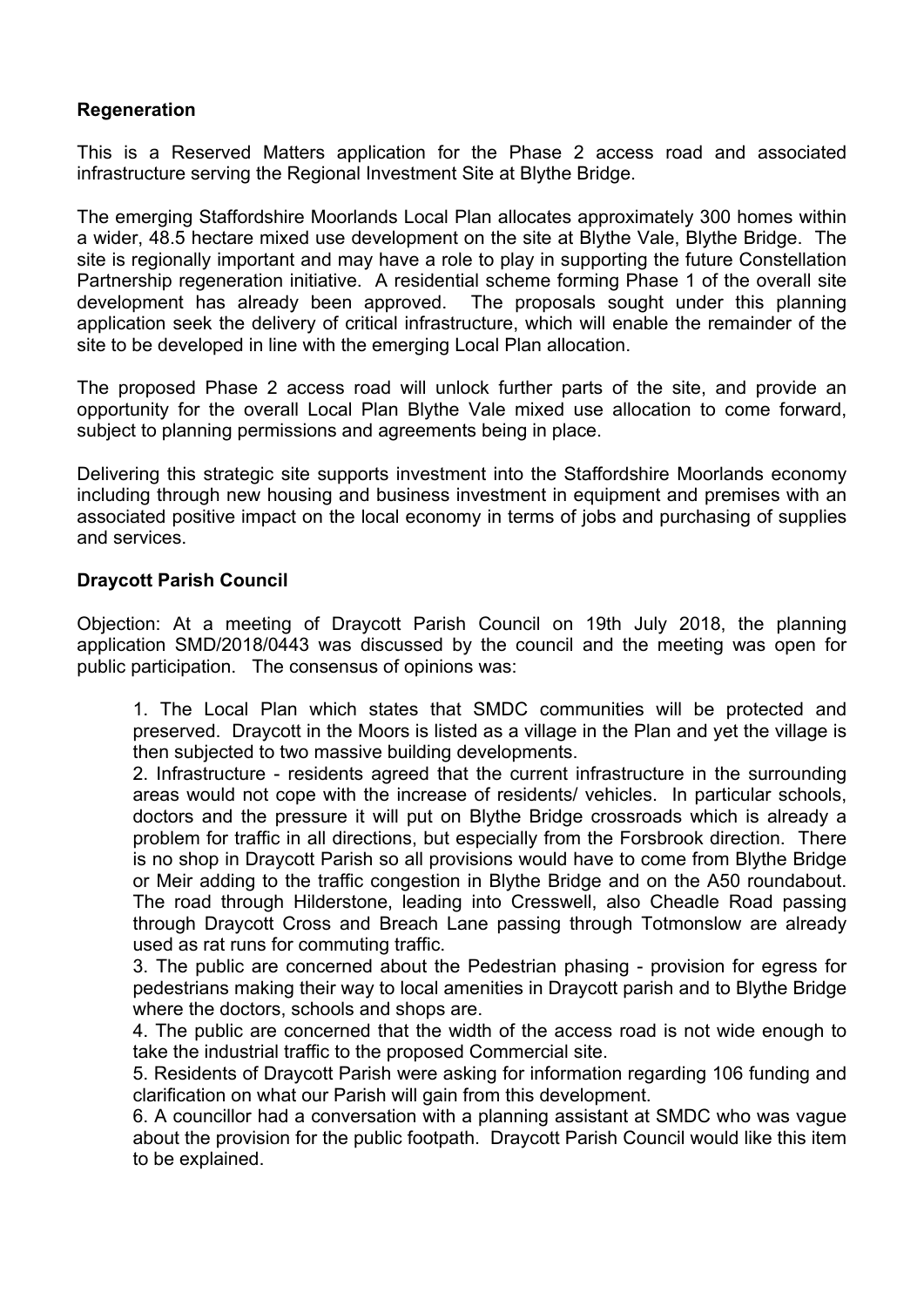## **Open Space**

My only comment about the Landscape Strategy for this application is the proximity of the on site LEAP to the existing ponds. I appreciate that these ponds are an important ecological habitat and are required for the Great Crested Newt mitigation, but I am concerned about encouraging children to an area with a potential high risk. There is definitely a need for on site play, and I like the proposals for more natural features, but not next to the ponds. Would it possible to accommodate the LEAP in a different area within Phase 2 but still following the Secure by Design Principles? I'm happy to discuss this further to see if we can reach an acceptable location.

# **Lead Local Flood Authority**

The proposed development will only be acceptable if the following measures as detailed in the Flood Risk Assessment/Drainage Strategy and/or other planning documents submitted with this application are implemented and secured by way of a planning condition on any planning permission:

The development permitted by this planning permission shall only be carried out in accordance with the approved Flood Risk Assessment (FRA)/Drainage Strategy and the following mitigation measures detailed within the FRA:

- Limiting the surface water run-off generated by the new access road to a maximum of 5l/s and not increase the risk of flooding off-site.
- Provision of an appropriate calculated volume of attenuation flood storage on the site to a 100 year + 30% standard. This is to be provided within the temporary conveyance ditches.
- Demonstration within the FRA that the improvement/protection and maintenance of existing flood defences/infrastructure will be provided.
- Confirmation of adequate treatment trains within the site.
- The culverting of the ordinary watercourse through the site and any alterations to existing watercourses will be subject to a Land Drainage Consent application through this office.

## **Highways**

There are no objections on Highway grounds to the proposed development subject to the following conditions being included on any approval:-

 Before the proposed development is brought into use, details shall be submitted to and approved in writing by the Local Planning Authority indicating autotracking for large HGV (size of vehicle likely to access the commercial site).

## **Tree Officer**

This application seeks reserved matters approval for the Phase 2 access road and associated infrastructure. Proposals for the main development areas of Phase 2, which would be accessed off the road scheme the subject of the current application, are not yet submitted and so are not addressed either by the application or these comments.

A comprehensive tree survey and arboricultural impact assessment report accompanies the application. Whilst the basic tree/hedge survey and condition/retention assessment covers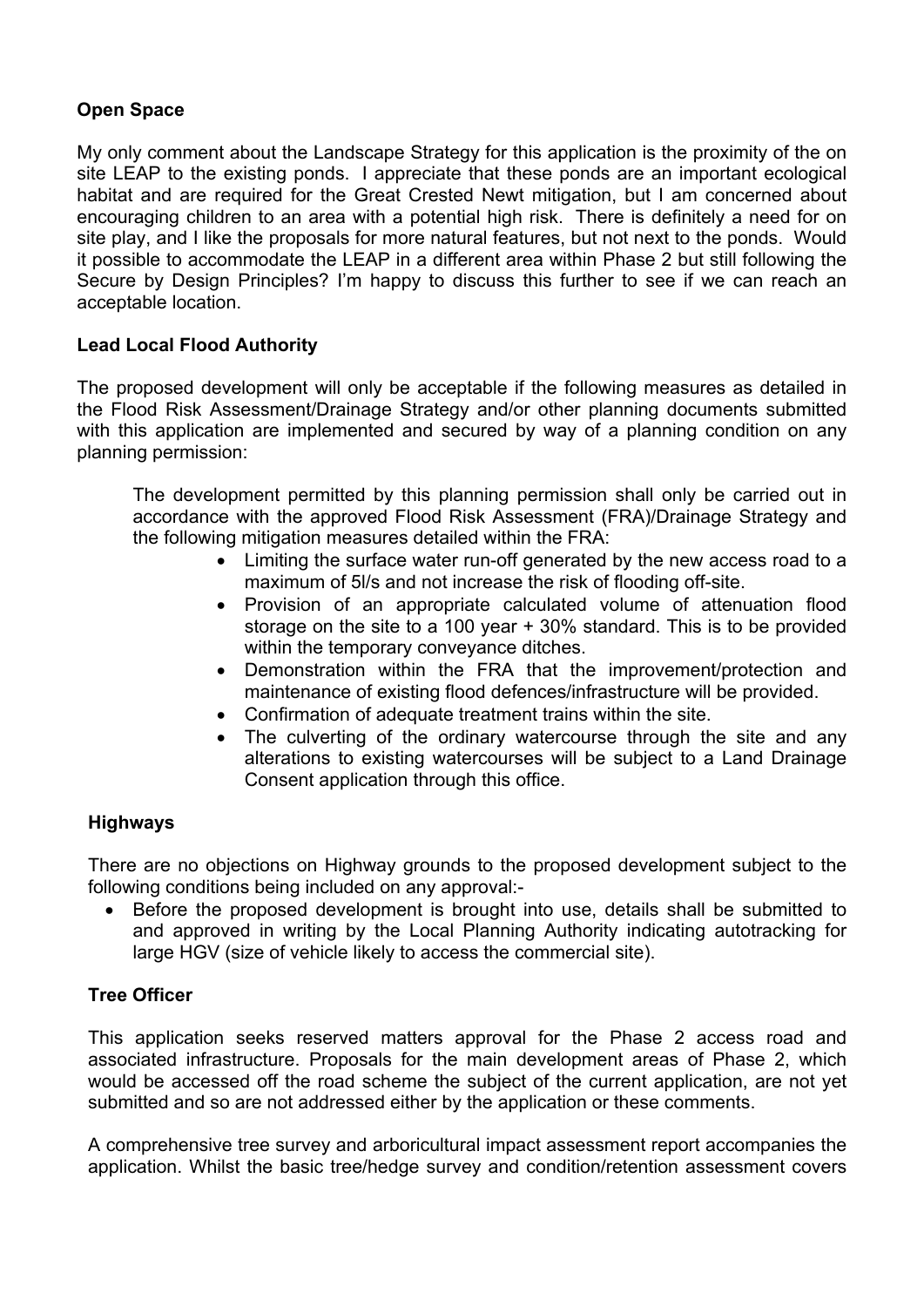the majority of the whole Phase 2 area, the arboricultural impact assessment appropriately only goes on to assess impact on those trees and hedges specifically affected by the current road proposal application.

The alignment of the road has been guided in part by the tree and hedge constraints, in order to minimise losses or harmful impacts. Inevitably, however, given the nature and scale of the whole development (Phases 1 and 2 combined) it was never going to be practical or reasonably possible to achieve such a large scale development without some losses. This was no doubt taken into account when planning permission was first granted, and is the context in which each phase/element of the wider scheme is considered as it comes forward. It does therefore raise the need for specific layout design to minimise losses and direct impact, and subsequently to accommodate and make provision for suitable mitigation and compensation measures where some losses and impact are unavoidable.

There are 7 individual trees, and parts of 2 groups of trees, which would need to be removed either because they are directly on the proposed alignment of the road or are so close that the degree of direct impact on them would preclude their reasonable, long-term, safe retention. In addition, 4 relatively short sections of existing field hedgerow would also need to be removed where they are crossed by the proposed road alignment.

The application for the Phase 2 access road also includes a proposal for temporary conveyance and attenuation drainage ditching around the south-west edge of the wider Phase 2 site. This would not require removal of, or directly impact on, any existing trees, but would require the removal of a further short stretch of field hedge. Whilst this stretch could potentially be replanted on its original line following completion, the gap in fact is utilised for an open space link footpath in the proposed landscape strategy.

It may have been possible to design a different Phase 2 access road alignment which itself would then enable retention of one or two of the trees now indicated for removal. However, the knock-on effects for the subsequent main development would either still be likely to require their removal (or removal of different trees instead), or would result in various "leftover" areas which it would be difficult to develop efficiently if at all, and achieve the best overall layout. For the very limited and probably only short-term difference this would make to tree retention, this is not considered an appropriate justification to seek re-design.

In conclusion, the losses under the road scheme as proposed would not, in themselves, have a greatly significant impact on the landscape character of the wider area (albeit the whole development will produce significant change in character), but in the context of the overall scheme are considered acceptable.

The tree report includes proposals for temporary tree protection measures during construction of the road and associated features, and these should be secured through suitable condition in the event that planning permission is granted, as noted below.

Whilst the reserved matters application form at Section 4 indicates that approval is now sought for landscaping (in addition to other reserved matters), the submitted landscape strategy plan (Liz Lake Associates Drg. No. 1965 A2 01 Rev A) is just that – strategic/broadly indicative – and does not contain sufficient detail to consider or approve as a fully comprehensive, final landscaping scheme at this stage. However, in strategic terms the proposed landscaping structure appears appropriate as an in-principle basis for more detailed proposals, and demonstrates the spatial opportunities and design intent to accommodate landscape and habitat mitigation and enhancement measures.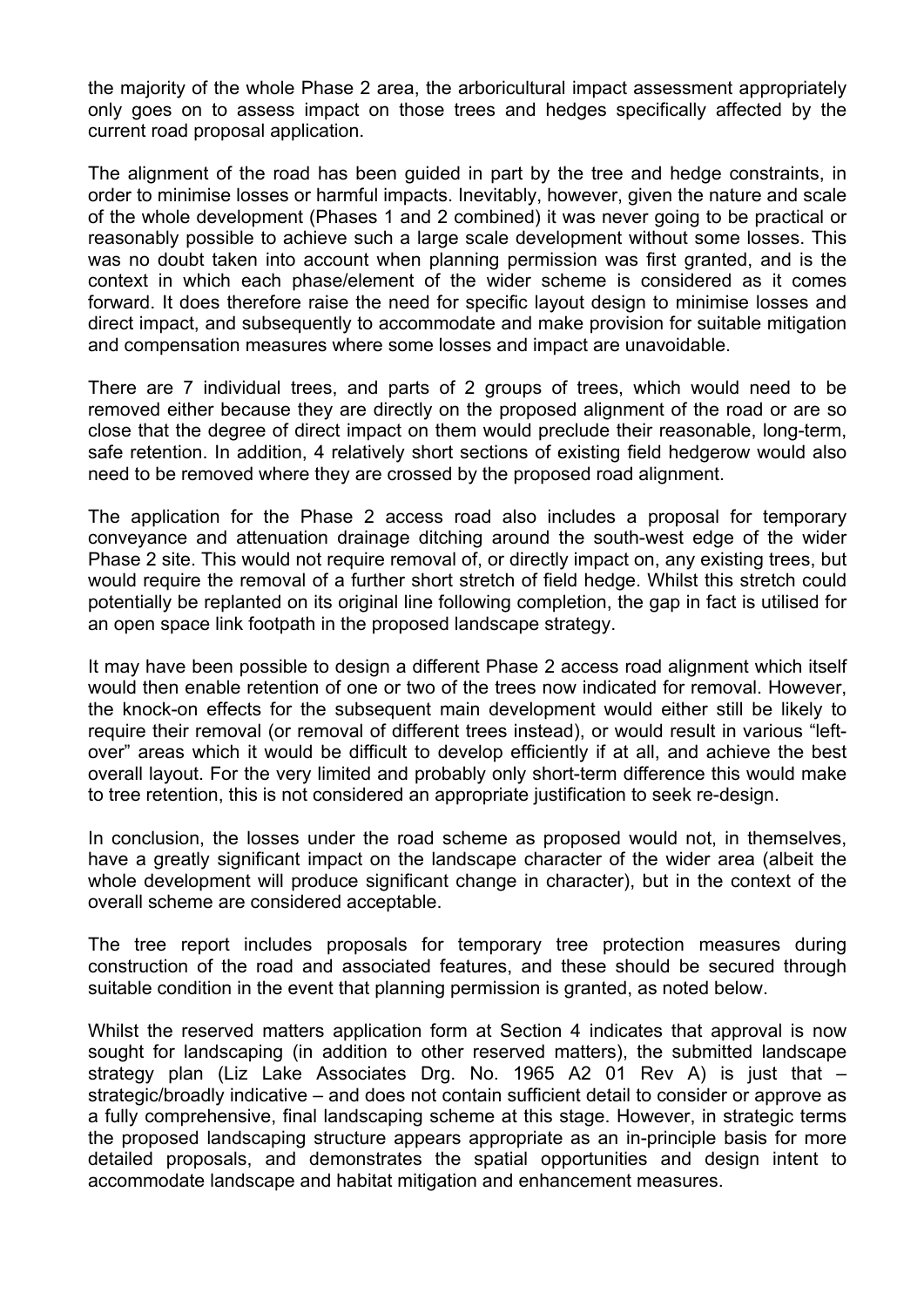A detailed landscaping scheme would be difficult to produce in full at this stage, until layouts for the immediately adjacent main development areas are drawn up, as landscaping treatment will need to reflect and respond to how the development areas, main access road and open spaces inter-relate.

In summary, I have no objection to this application, but would request that conditions are imposed in the event that reserved matters approval is granted:

#### **Environmental Health**

- Our comments relate solely to the construction phase of the road and no wider development.
- The proposed development is near to existing properties so care needs to be taken during the construction phase to ensure these activities do not cause unreasonably disruption to the neighbour's enjoyment of their properties.
- If consent is granted the following conditions are recommended:
	- o Hours of construction
	- o Construction method Statement
	- o Unexpected contamination.
	- o Testing of imported material

### **Third Parties**

- This is an objection to the road infrastructure to the planning application in its present form. As I understand after speaking with a planning assistant the access road to the site is directly off the dual carriageway leading from Draycott to the A50. I contest the adequate provision of a footpath from the site leading to Blythe Bridge. When the site was for industrial use the footfall would be minimal but the change to residential will produce a possible high foot fall of children walking to school in Blythe Bridge and also to any other local social amenities. Adults also wishing to walk to the local shops/amenities will have difficulty crossing the dual carriageway. This can be considered a form of discrimination against pedestrians. The development should not begin until the pedestrian provision has been adequately resolved. Without adequate pedestrian provision the residents will be "marooned".
- The planning application SMD/2018/0443 related to application SMD/2011/0304 for Premium Employment development adjacent to the A50. This premium employment development would mean that access to this site would be gained through the agreed housing development already approved in in September 2017. This has several important implications regarding road safety and traffic congestion on the A50 and the adjoining side roads.
- The A521 is already severely congested at peak times, and although the traffic report commissioned by the applicant states that the impact on the A50/A521 roundabout would be negligible, the report clearly states that 'The A50/A521 roundabout is approaching capacity in all scenarios, however the impact of the development on the operation of the junction is negligible'. Given that the roundabout has already been noted to be already approaching capacity, additional development of the adjoining land would increase traffic congestion and increase risk to pedestrians and other road users.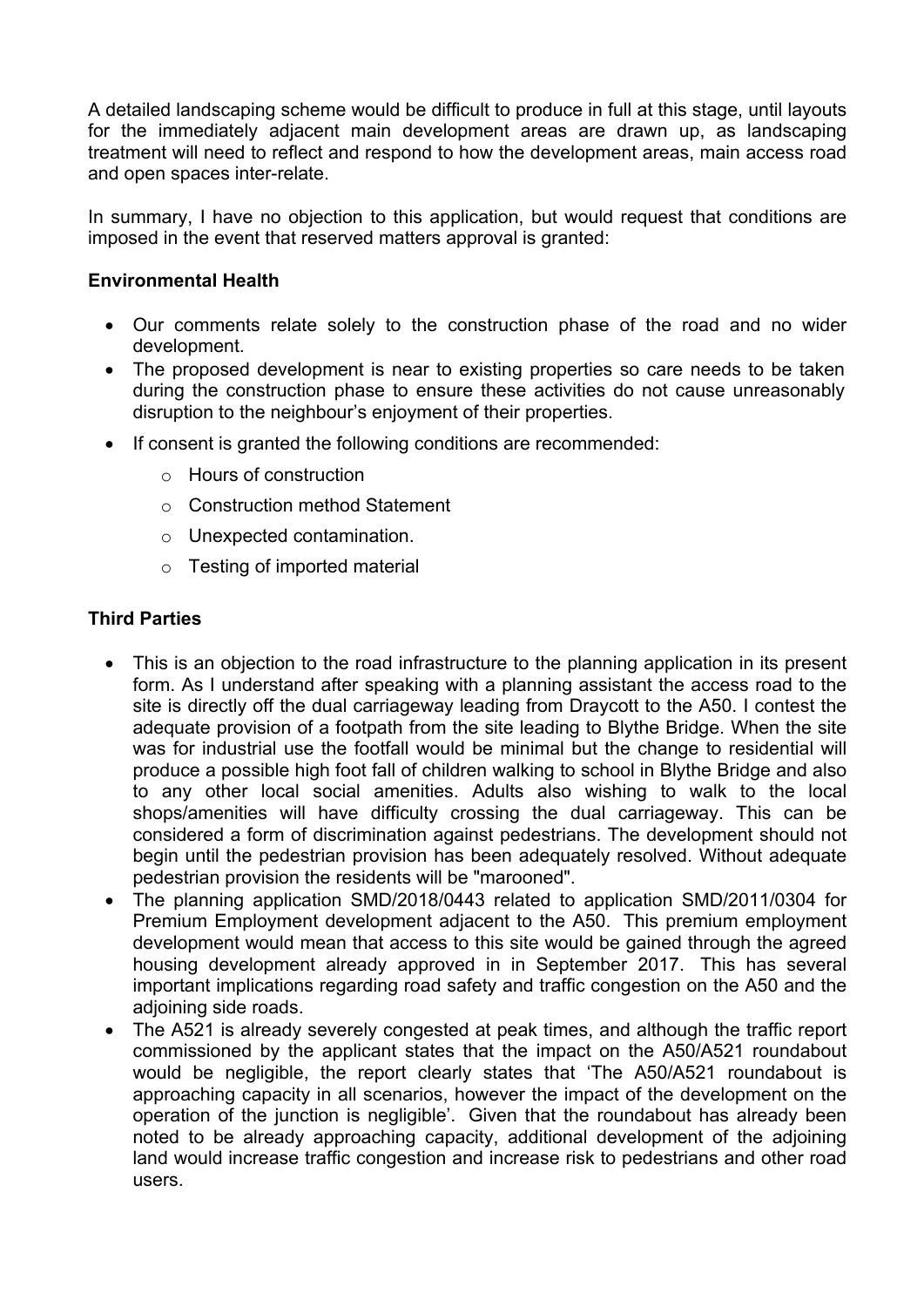- The previous planning application was for B1 Premium Employment use. This would mean that the development would be used for offices, research and development of products and processes, light industry appropriate in a residential area. Given that the applicant has been unable to secure any interest in the use of this land for B1 use over the last 6 plus years, it is highly unlikely that any future B1 Premium Employment uses will be achieved. Could I also query why there doesn't appear to be a Transport Assessment undertaken that includes the impact of the approved 118 homes alongside this planning application?
- It is also important to note that the access to the Phase 2 Premium Employment development site will be directly through a new housing development of 118 new homes and the access road will be within close proximity to the main housing area, containing predominantly lower priced affordable housing.
- I firmly believe that any development of additional land around the A50/A521 area would seriously jeopardise the quality of life of local residents and increase the risk of road traffic accidents.

### **7. OFFICER COMMENT**

#### **Main Issues**

7.1 The main issues in the consideration of this application are the principle of development, highway safety and traffic generation, contaminated land, air quality, noise impact, landscape impact, hedge and tree matters, ecology, amenity, drainage and flooding.

### **Principle of Development**

### *Adopted Core Strategy*

7.2 Under the provisions of section 38(6) of the Planning and Compulsory Purchase Act 2004 planning applications and appeals must be determined "*in accordance with the plan unless material considerations indicate otherwise"*. The site is allocated as a Regional Investment Site under Policy SS8 of the Core Strategy. The Policy strictly controls the use of the site to B1 (Office and Light Industrial Uses), and where appropriate, B2 (General Industry). The application is a reserved matters application for an access road submitted pursuant to an extant outline consent for employment use. As such it is in accordance with the adopted Core Strategy policy and does not present an opportunity to re-consider the suitability in principle of the site for employment use.

## *Emerging Policy*

7.3 The Staffordshire Moorlands Local Plan Submission Version (February 2018) allocates approximately 300 homes within a wider, 48.5 hectare mixed use development on the site. This allocation is sought in conjunction with Policies H2 and DSR1, with the site referred to as 'Blythe Vale' or 'Blythe Bridge Regional Investment Site'.

7.4 Policy DSR1 of the Staffordshire Moorlands Local Plan submission version refers to Blythe Vale and states:

*Land of approximately 48.5ha is allocated for mixed-use including employment, residential development of approximately 300 houses and supporting infrastructure. This residential development should be located to the north of the site. Development will be subject to compliance with other relevant Local Plan policies and*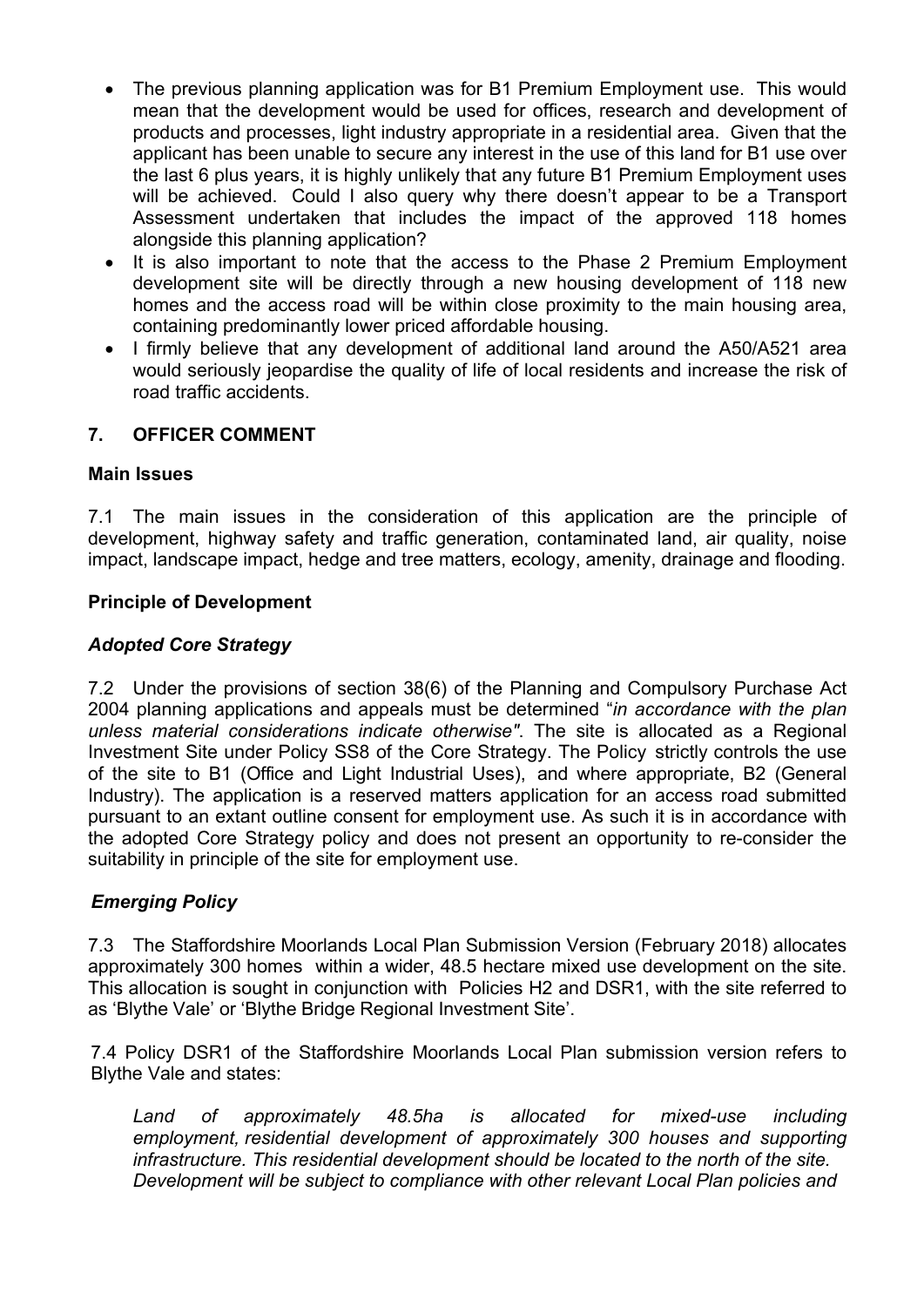- *A comprehensive masterplan;*
- *Affordable housing in accordance with policy H3;*
- *A Transport Assessment;*
- *A Travel Plan;*
- *A landscaping scheme and mitigation measures identified in the Council's Landscape, Local Green Space and Heritage Impact Study;*
- *Details of surface water discharge;*
- *A site specific Flood Risk Assessment and early engagement with the Local Lead Flood Authority;*
- *Ecological survey and management plan having regard to the findings of the Council's Local Wildlife Assessment 2017;*
- *Measures to improve sustainable transport routes and connectivity with Blythe Bridge and surrounding area having regard to the Green Infrastructure Strategy;*
- *Cycle path crossing the site needs to be protected and*
- *Contributions toward infrastructure, public open space, education services and other community needs as required.*

7.5 Accordingly, it has been put forward and currently supported by the Council, in principle, as an allocation in the emerging local plan. This is an important material consideration and indicates the direction of travel of local planning policy, acknowledging the unviable nature of the employment allocation, although, due to the level of objection one which can be afforded only limited weight.

7.6 Notwithstanding this, Phase 1 of the overall site development comprising 118 dwellings has already been approved (Application Ref. SMD/2017/0512). This approval includes the delivery of a junction and access road from the A521 Uttoxeter Road, which the proposed Phase 2 access road will extend that approved section of road. Given that Phase 1 has not yet begun construction, it is sought that this application submitted for the Phase 2 access road be approved to enable the efficient construction of the access road serving both Phases 1 and 2. This combined construction will ensure the most efficient means of development and minimise any disruption caused. In the event that following the examination the emerging policy is adopted, the proposals will support delivery of the 182 houses in the second phase of residential development and the remaining employment and commercial uses. Even in the event that the new policy is not adopted or is modified following examination, the access road will still be required in order to deliver the existing employment allocation and extant consent.

7.7 With regard to the Staffordshire Moorlands Local Plan Examination, anticipated to take place in the autumn, these development proposals seek to act as a catalyst for the delivery of an allocated site. This will therefore support the Local Planning Authority's delivery position. Overall, therefore, the principle of the access road is considered to be acceptable and in accordance with both adopted and emerging policy.

#### **Mineral Policy Considerations**

7.8 The site falls within a Minerals Safeguarding Area (MSA) for bedrock sand and superficial sand and gravel as defined in the Minerals Local Plan for Staffordshire (2015 – 2030). Paragraph 144, of the National Planning Policy Framework (NPPF) and Policy 3 of the Minerals Local Plan for Staffordshire (2015 – 2030) aim to protect mineral resources from sterilisation by other forms of development.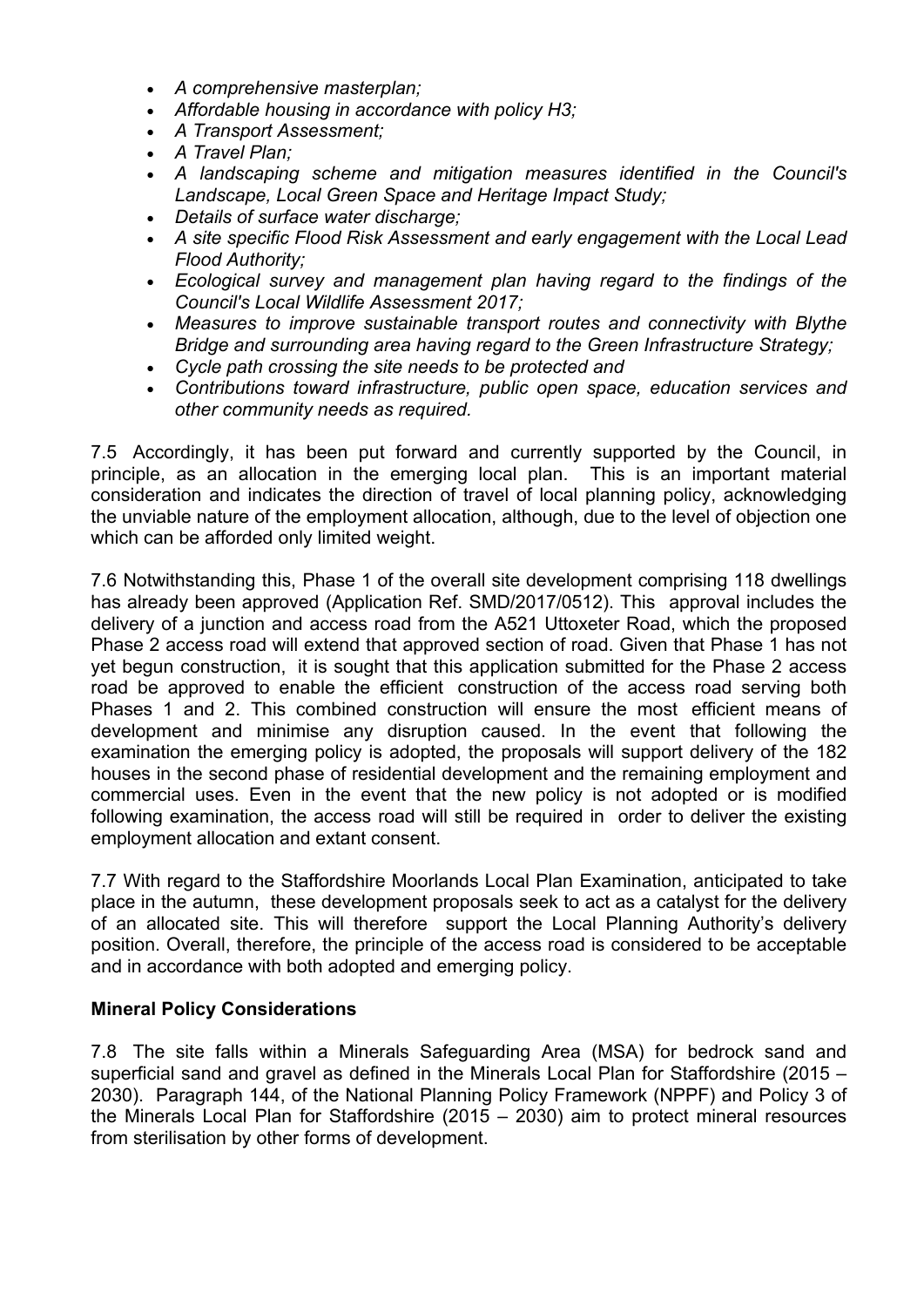7.9 Whilst the development would sterilise an unworked reserve of minerals on the site in this case, the proposed development should be considered exempt from the mineral safeguarding requirements of Policy 3 of the Minerals Local Plan for Staffordshire on the basis that the site is allocated for development in the current Local Plan and is being considered for development in the emerging Plan. On this basis, the County Planning Authority has raised no objection.

# **Contaminated land,**

7.10 This is a reserved matters application and issues relating to contaminated land should normally be addressed at the outline stage and therefore a full contaminated land report has not been submitted or required. The Environmental Health Officer has been consulted on the application and no objection has been received subject to conditions to dealt with any unexpected contamination and the importation of any material. .Accordingly the proposal would comply with CS Policy SD4 'Pollution and Flood Risk' in respect of contaminated land

## **Noise Impact and Air Quality**

**7.11** The application site lies adjacent to the A50 Stoke-on-Trent to Derby trunk road, and the A521 Uttoxeter Road. The application relates only to the construction of an access road which is not a noise sensitive receptor and on this basis, it is not considered that there are any noise implications of the proposal. With regard to noise generated by the operation of the new road, these would have been considered at the time of the outline consent and the application for residential development on the adjoining land. The Environmental Health Officer has been consulted and raised no objection on these grounds. It is considered that the proposal also complies CS Policy SD4 'Pollution and Flood Risk' with regard to noise and air quality.

## **Drainage and Flooding**

7.12 The applicant submitted, a detailed drainage strategy for the new road with the application. The Lead Local Flood Authority, (Staffordshire County Council) has considered the proposal and raised no object subject to conditions. Severn Trent and the Environment Agency have been consulted but no comments had been raised at the time of report preparation. Members will be updated with any comments received at their meeting. However, they were consulted as part of the outline and had no objection subject to conditions and subject to those conditions being complied with, the proposal is considered to accord with CS Policy SD4 'Pollution and Flood Risk' and the NPPF, particularly Chapter 10.

## **Layout and Design**

7.13 CS Policy SS1 'Development Principles' states that the Council will expect the development and use of land to contribute positively to the social, economic and environmental improvements of the Staffordshire Moorlands and 'development should be undertaken in such a way that protects and enhances the natural and historic environment of the District and its surroundings both now and for future generations …'.

7.14 The specific design and conservation policies of the CS also seek to promote local distinctiveness by means of good design and the conservation, protection and enhancement of historic, environmental and cultural assets along with the District's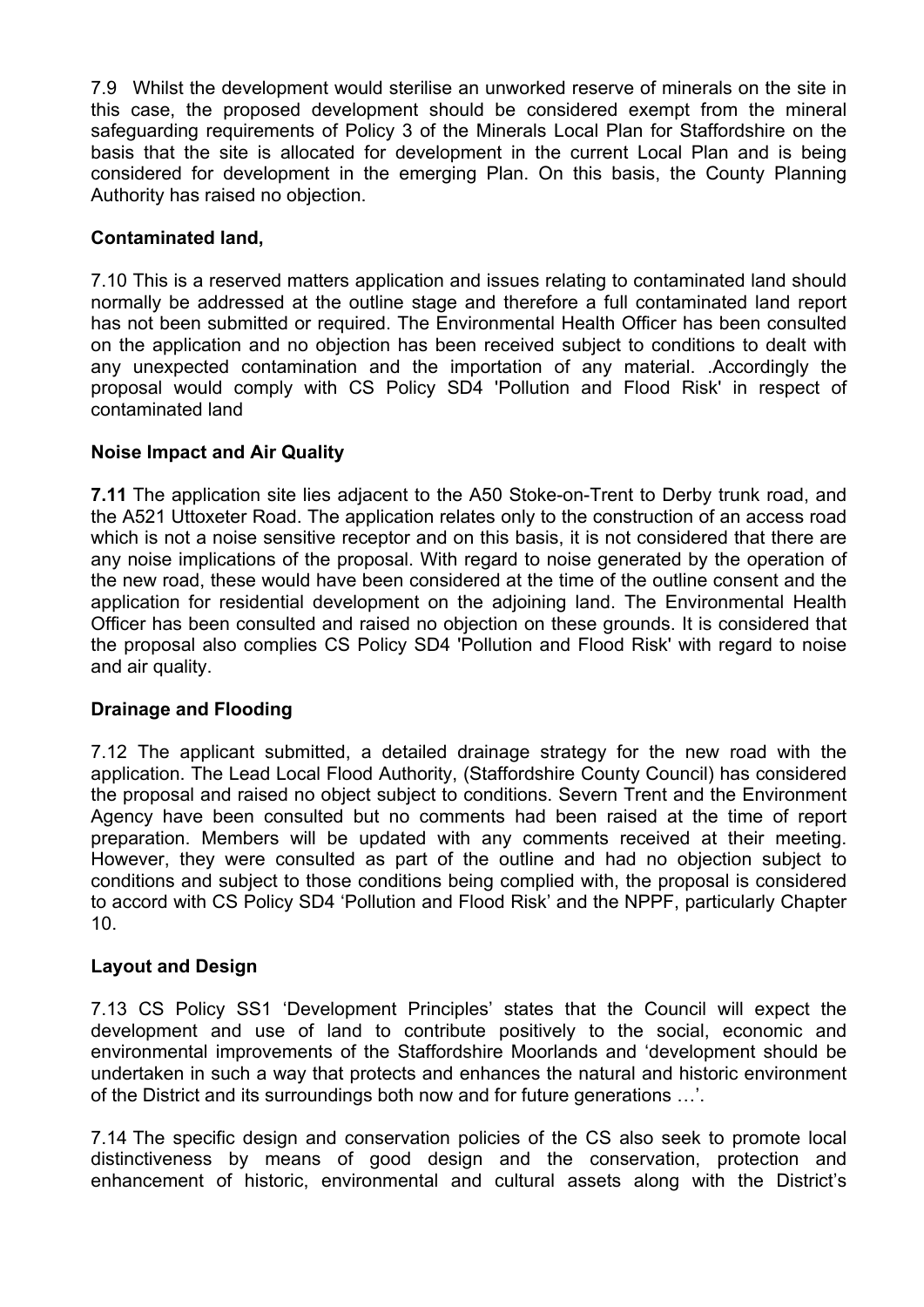landscape and the setting of its settlements. Policy DC1 sets out design criteria relating to new development to reinforce local distinctiveness and positively contribute to the area. Policy DC2 covers the protection and enhancement of the historic environment. However, in this case the proposal does not raise any heritage impact concerns.

7.15 With regard to the design of the access road itself is a conventional 7.3m wide carriageway with footways to either side with a tarmac finish. It curves through the site from a roughly east-west alignment at the western boundary of the site to a broadly north-south alignment at the southern boundary with the A50 where it is shown climbing an embankment / bridge abutment to provide for a future bridge crossing of the A50. The road contains number of other bends which will add interest to the route and slow vehicle speeds. A number of connection points are shown to each side to serve future development and would be suitable for either residential or commercial use. It is considered that the alignment and design of the road provides for a good quality of design for the remaining parcels of land to either side of it, which would be served by it, as has been achieved on phase1, regardless of the eventual land use. Accordingly it is considered that road complies with Policy DC1

### **Trees & Landscape**

7.16 Policy DC3 sets out measures to protect and enhance the local landscape and setting of settlement. In detail, Policy DC3 'Landscape and Settlement Setting' states 'The Council will protect and, where possible, enhance local landscape and the setting of settlements in the Staffordshire Moorlands by: 1. Resisting development which would harm or be detrimental to the character of the local and wider landscape or the setting of a settlement and important views into and out of the settlement as identified in the Landscape and Settlement Character Assessment; 2. Supporting development which respects and enhances local landscape character and which reinforces and enhances the setting of the settlement as identified in the Landscape and Settlement Character Assessment …'.

7.17 The current application site forms part of a much larger site which has previously been identified and granted outline planning permission for major employment development and therefore the principle of the development and the associated visual impact has already been accepted. Whilst a development of a major piece of new road infrastructure will inevitably have some impact in the wider landscape, the existing landscape structure of onand off-site field hedgerows, trees and substantial highway tree belts provides effective screening of the site from public and prominent viewpoints. Furthermore, the road, which is the subject of this application would itself be largely screened by the development which will ultimately surround it and be served off it, whether that is employment as per the existing consent or residential. In conjunction with the proposed new structural landscape planting, this would result in the new development not being of substantial adverse visual impact given its scale. The Arboricultral Officer has considered the application and raised no objection on the grounds of landscape impact.

7.18 Turning to impacts on existing trees, an Arboricultural Impact Assessment has been submitted with the application. It concludes that:

- Several trees will need to be removed to facilitate the link road and sections of hedgerow
- The majority of the listed tree cover would be in the direct line of the road and as such their retention is not possible. The remainder would be impacted upon by the associated earthworks and temporary drainage conveyance.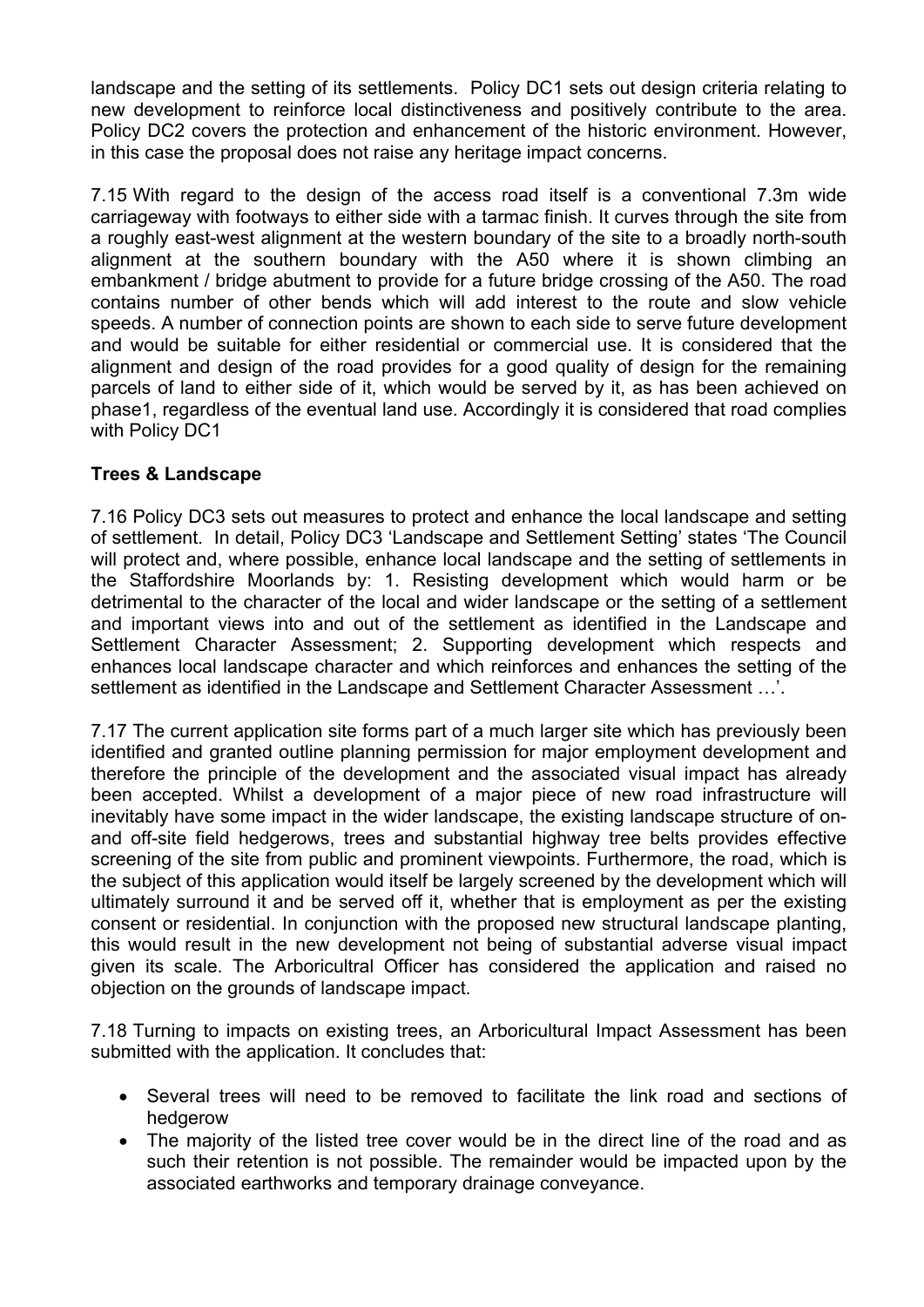- The design of the route of the link road has been 'constraint led' and informed by the arboricultural constraints such as any direct and indirect losses have been kept to a minimum.
- The trees and hedgerows being removed were of lower quality, seeing the vast majority of the higher quality trees retained.
- Mitigation for the loss of tree cover to the link road will be provided through new tree planting as part of the overall Green Infrastructure including suitable buffer planting with trees and shrubs along the route of the link road as well as the landscaping scheme supporting the wider residential application. It is proposed to plant a high number of new trees as part of the new Green Infrastructure thus offsetting losses and providing a future generation of trees. Species will be selected to be suited to the new site use and will focus on providing a wide, diverse range of choices to create habitat, visual amenity and to include 'statue' trees as to provide landscape features reflective of the existing character.

7.19 The report goes on to explain that landscaping will be provided both as part of the construction of the access road and future Phase 2 development proposals that it will serve. A Landscape Strategy has been provided with the application which includes native hedgerows along the road side, long grass and meadow embankment, and native copse woodland.

7.20 The Arboricultural Officer has considered the submitted landscape strategy and commented that whilst the reserved matters application form at Section 4 indicates that approval is now sought for landscaping (in addition to other reserved matters), the submitted landscape strategy plan does not contain sufficient detail to consider or approve as a fully comprehensive, final landscaping scheme at this stage. However, in strategic terms the proposed landscaping structure appears appropriate as an in-principle basis for more detailed proposals, and demonstrates the spatial opportunities and design intent to accommodate landscape and habitat mitigation and enhancement measures.

7.21 The Arboricultural Officer has acknowledged that a detailed landscaping scheme would be difficult to produce in full at this stage, until layouts for the immediately adjacent main development areas are drawn up, as landscaping treatment will need to reflect and respond to how the development areas, main access road and open spaces inter-relate and has recommended a condition to secure a more detailed proposal at a later date. However, as the application seeks to approve landscaping at this stage, this solution is not considered to be appropriate. Therefore a more detailed landscaping scheme, detailing species mix etc, relating purely to the road, to which this application relates has been sought and will be provided prior to committee. Members will be provided with an update on this matter.

7.22 Subject to this plan being provided and found to be satisfactory it is considered that the proposal would meet with the objectives of CS policy DC3, which seeks to resist development which would harm or be detrimental to the character of the local and wider landscape or the setting of a settlement. It would also accord with CS Policies SS1, SS6c and S7 in respect of landscape and those CS policies relating to good design: H1 and DC1 and the relevant core principles of the NPPF in respect of always seeking to secure high quality design and taking account of the different roles and character of different areas as well as protecting trees of amenity value.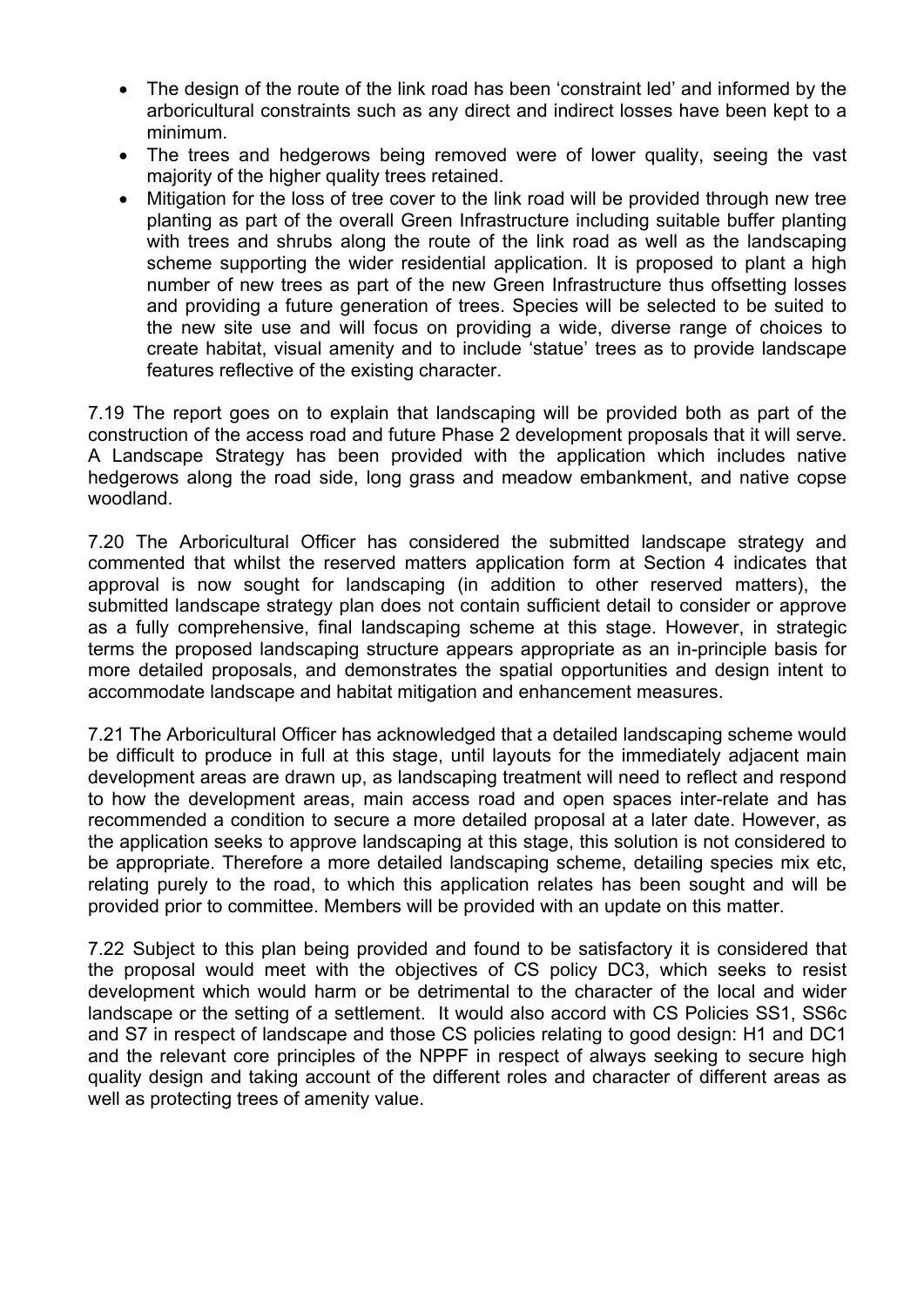# **Ecology**

7.23 The EC Habitats Directive 1992 requires the UK to maintain a system of strict protection for protected species and their habitats. The Directive only allows disturbance, or deterioration or destruction of breeding sites or resting places

(a) in the interests of public health and public safety, or for other imperative reasons of overriding public interest, including those of a social or economic nature and beneficial consequences of primary importance for the environment, and provided that there is

(b) no satisfactory alternative and

(c) no detriment to the maintenance of the species population at favourable conservation status in their natural range

7.24 The UK has implemented the Directive in the Conservation (Natural Habitats etc.) Regulations 2010 (as amended) which contain two layers of protection (i) a requirement on Local Planning Authorities to have regard to the Directive`s requirements above, and (ii) a licensing system administered by Natural England and supported by criminal sanctions.

7.25 The conservation and enhancement of the natural environment is a core principle of the NPPF where planning policies should promote the preservation, restoration and recreation of priority habitats and ecological networks. In determining planning applications, permission should be refused if significant harm resulting from development cannot be avoided, adequately mitigated or, as a last resort, compensated for. Similarly, CS Policy DC1 promotes the maintenance, enhancement, restoration and re-creation of biodiversity and geological heritage, where appropriate, in accordance with CS Policy NE1 'Biodiversity and Geological Resources'.

7.26 Amongst other matters, Policy NE1 requires that development, where it is appropriate, produces a net gain in biodiversity and ensures that any unavoidable impacts are appropriately mitigated for whilst promoting the appropriate maintenance, enhancement, restoration and/or re-creation of biodiversity through its proposed nature, scale, location and design.

7.27 Circular 6/2005 advises LPAs to give due weight to the presence of protected species on a development site to reflect EC requirements

7.28 The NPPF advises LPAs to conserve and enhance biodiversity: if significant harm resulting from a development cannot be avoided (through locating on an alternative site with less harmful impacts) or adequately mitigated, or as a last resort, compensated for, planning permission should be refused.

7.29 Natural England`s standing advice is that, if a (conditioned) development appears to fail the three tests in the Habitats Directive, then LPAs should consider whether Natural England is likely to grant a licence: if unlikely, then the LPA should refuse permission: if likely, then the LPA can conclude that no impediment to planning permission arises under the Directive and Regulations.

7.30 In this case the application is supported by a Phase I Ecological Survey which concludes that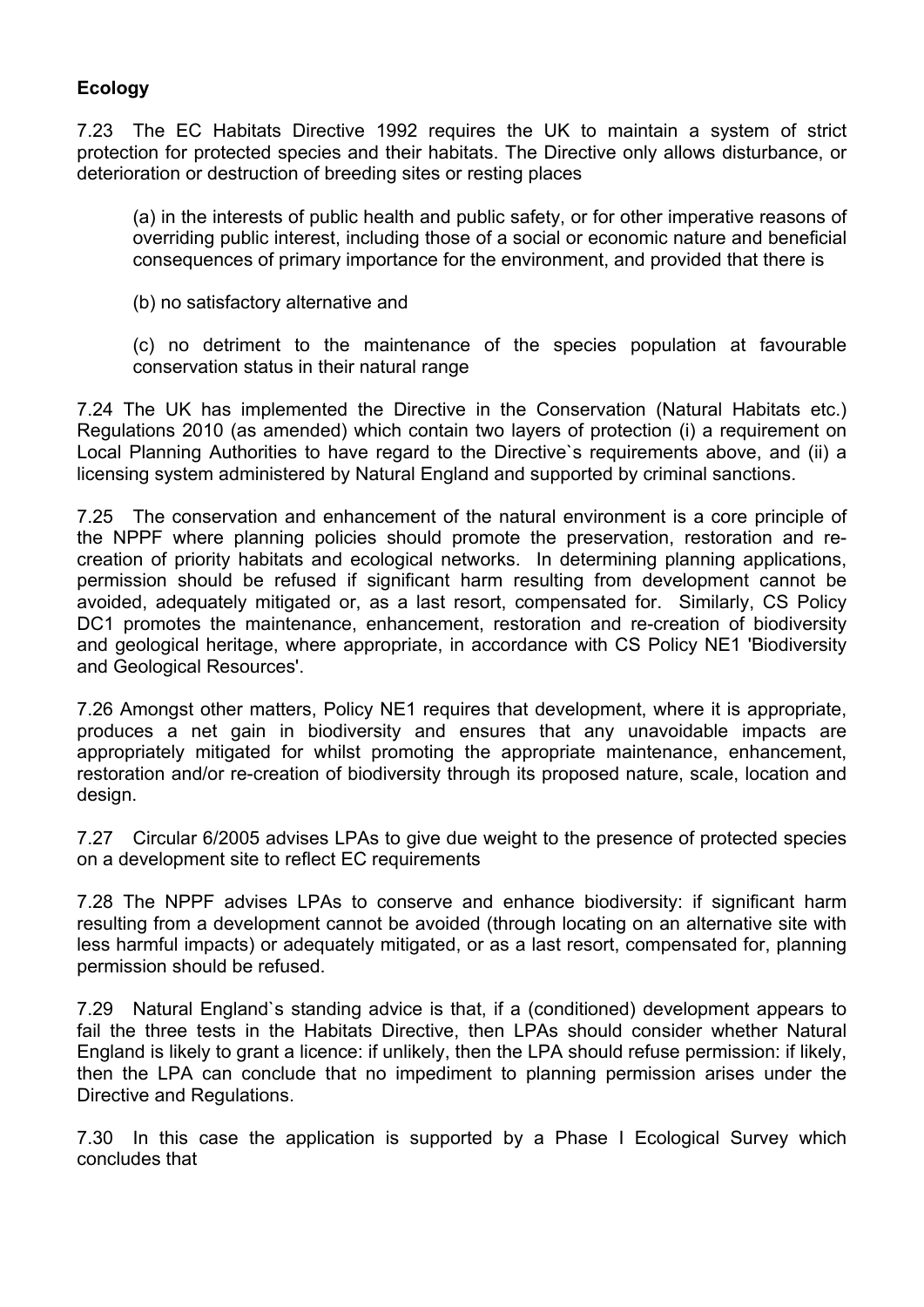- Bat activity survey that common and widespread bat species are active throughout the wider survey area, with activity mostly recorded towards the south east of the survey area.
- The species assemblage using the site is not considered to be significant and the site itself is not considered to provide a significant proportion of the local foraging/commuting resource for the local population of bats.
- The primary habitat which will be lost is grazed semi-improved grassland. The loss of the semi-improved grassland will result in the loss of some habitat utilised by bats for commuting and foraging as it is considered that these habitats will form part of a network of suitable foraging areas in the wider landscape particularly to off-site habitats in the immediate surroundings. However, the loss of these habitats following the implementation of the recommended mitigation (including appropriate lighting, enhancement of retained habitats and the provision of additional roosting opportunities) is considered unlikely to have a significant negative impact upon the favourable conservation status of local bat populations.
- The grassland is likely to provide foraging opportunities for a range of birds in the local area, however it is not considered ground nesting birds will occupy the site given the grazing management currently in operation.
- The site offered many opportunities nesting birds within the scrub and established, outgrown hedgerows. Where possible these features should be retained. In the event that any removal of woody vegetation (including trees and scrub) is necessary, it is recommended that this takes place outside of the bird breeding season (March to August inclusive) to minimise the risk of disturbance to breeding birds. If this is not possible, such vegetation should be checked prior to removal by a suitably experienced ecologist.
- The open, short-sward grassland in some of the field compartments is likely to provide a foraging resource for the local badger population however, given the isolated nature of the site, being bound by main roads, it is considered the land is not of high value for badgers and the loss of grassland will not be significant.
- No reptiles were recorded during the presence/absence surveys completed in 2015. As a result, reptiles are not considered to be a constraint to the development.
- The requirement for GCN surveys was identified. Five on-site ponds and eight off-site ponds were located within 500m of the site boundary, four of which are isolated from the site by major roads.

#### 7.31 The Great Crested Newt report concludes:

- The clearance of terrestrial habitats that could be used as resting/hibernation habitat by GCNs will require a Natural England European Protected Species (EPS) licence to be secured for the proposals to proceed. A detailed mitigation strategy (Method Statement) will be produced in support of the license application. The mitigation approach will be to avoid killing or injuring GCNs and to minimise the impact on the GCN population from the proposed loss of habitat in order to maintain their 'Favourable Conservation Status' in their natural range.
- The emphasis of mitigation will be to capture any newts present within the development zone, and relocate them to a receptor area that has been suitably enhanced to ensure that it can support the population. A receptor site which will be enhanced to provide higher quality terrestrial habitats for GCN was previously identified on site and approved under planning application SMD/2017/0512, however due to a change in the proposals, this has been realigned to accommodate changes in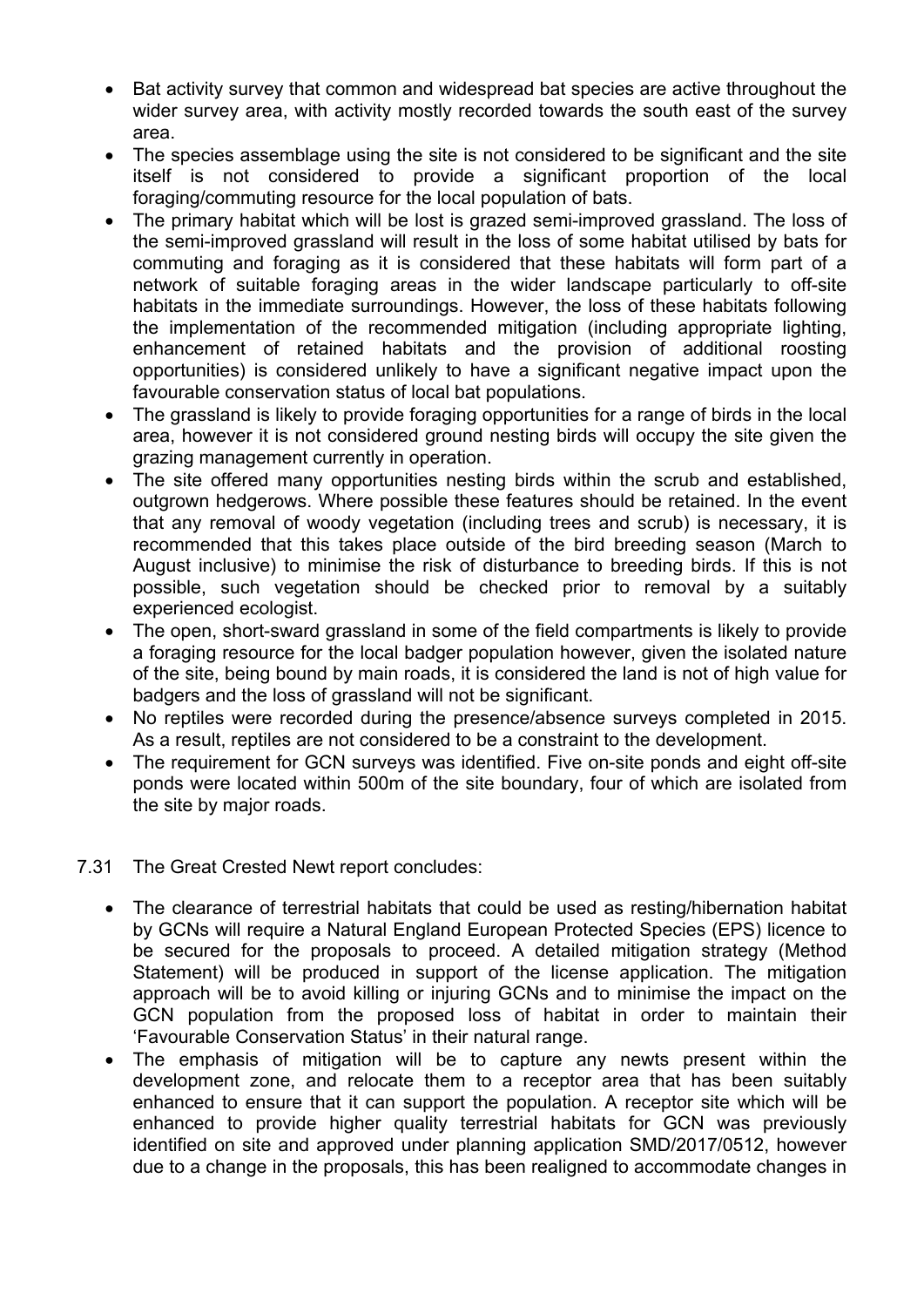the road layout. Prior to the commencement of works within 250m of the nearest breeding pond, the receptor site for GCN will be established, based close to the existing breeding ponds which lie within the applicants control (refer to Figure 2). This area will also retain connectivity to offsite habitats. The receptor site will provide enhanced terrestrial habitat more favourable to the terrestrial phase of the GCN lifecycle than that currently present. Management within these areas will be relaxed to improve the botanical diversity and structure for amphibians. Further enhancements will include several hibernacula and log piles.

7.32 The Council's ecologist has been consulted on the report and comments were awaited at the time of report preparation and a further update will be provided to Members on this issue.

# **Amenity**

7.33 The only neighbouring properties which could be affected by the proposal are those in Woodlands Lane. The nearest neighbouring properties are over 40m from the carriageway at the closest point and very substantial distances are maintained between the road and adjoining neighbours for most of its length. It is considered that the main amenity impacts associated with the road are noise and light pollution. However, given the distances identified above and that the future development will largely screen existing properties from the road, it is not considered that this would be sufficiently detrimental to neighbouring amenity to warrant a refusal. This conclusion is reached also having regard to the allocation and outline consent which have established the principle of development. The construction of the road itself has the potential to cause amenity impacts. This has been considered by the Environmental Health Officer who has recommended conditions including restricting working hours and a construction management plan. It is therefore concluded that the proposed development would be acceptable in amenity terms and would comply with the requirements of Policy DC.1 of the Core Strategy.

## **Archaeology**

7.31 The County Archaeologist has commented in respect of previous applications that there is a moderate potential for the presence of unknown below ground archaeological remains surviving within this landscape. She notes the presence of the Roman road to the north of the site with a moderate potential for Roman activity in the area. It should also be noted that the site lies on rising land overlooking the River Blythe with minor valleys to the north west and north east; such sites elsewhere in the county have been associated with prehistoric activity. Archaeological matters would normally be considered at the outline stage and no comments have been received in respect of this application at the time of report preparation. An update on this issue will be provided to Members if any comments are received.

## **Highway Safety and Traffic Generation.**

7.34 The Highways Technical Note submitted with the application concludes that:

 The highway infrastructure for Phase 2 has been designed in accordance with the primary road design for Phase 1. The road will be 7.3m in width with 2m footways on both sides.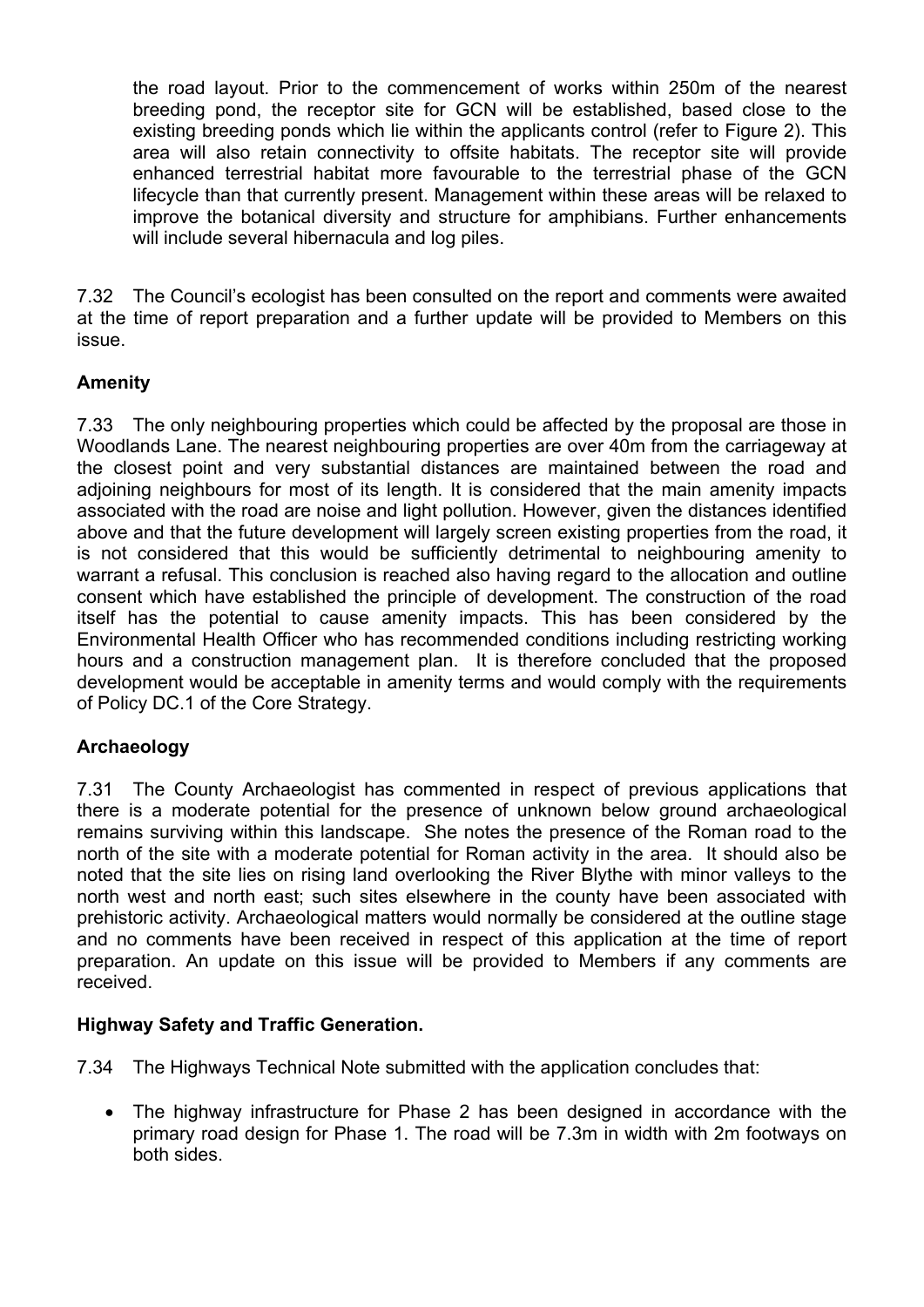- Two development scenarios have been assessed, comprising either, up to 182 residential dwellings or 45,000sqm employment. Travel demand has been calculated for both development scenarios based on the previously approved planning applications.
- Junction modelling has identified that the approved site access junction can accommodate both Phase 2 development scenarios. The A50/A521 roundabout can sufficiently accommodate the potential residential development.
- The proposed infrastructure is fit for the purpose of providing access to the future development of Blythe Bridge Phase 2. It is designed in accordance with the consented Phase 1 internal arrangement and junction modelling has shown the site access junction to be sufficient to accommodate Phase 2.

7.35 Whilst it is acknowledged that the Applicant's Technical Note considers both scenarios of either employment development as per the outline approval or residential as per the emerging local plan allocation, given that this is a reserved matters application submitted pursuant to an outline application for employment development it should be considered on that basis.

7.36 The County Highway Engineer has examined the application and commented that access to the site off A521 has previously been approved under SMD/2017/0521. The application is solely for construction of an access road. There are no proposals for the actual development site which this road will serve. This response is based on this premise and no approval of any future development should be construed. Separate application will be required and transport assessment considered at that time. The Transport Assessment appended to the Technical Note was altered and extended during discussions under application SMD/2017/0512. The TA appended is not the final version. It still contains, among other issues, the exceptionally low estimated trips to Blythe Bridge. In recommending conditional approval of this application, SCC Highways are not accepting the exceptionally low figures. The Technical Note does refer to an autotracking drawing, but the drawing at appendix C is an infrastructure drawing which does not show autotracking. Construction details will be considered in detail under S7 Technical Approval process

7.37 Subject to the recommended conditions therefore it is considered that the proposal complies with policies T1 and T2 of the Core Strategy in respect of highway safety, traffic generation, parking and sustainable transport.

## **Section 106 Contributions**

7.38 The Parish Council have queried what Section 106 contributions can be sought from this development. This is a reserved matters application relating only to the construction of an access road. Section 106 contributions relate to the principle of development and must therefore be sought at the outline rather than the reserved matters stage. Appropriate contributions were secured from the recent full approval for the housing site and further contributions would be negotiated as part of any future application for further residential development on this site.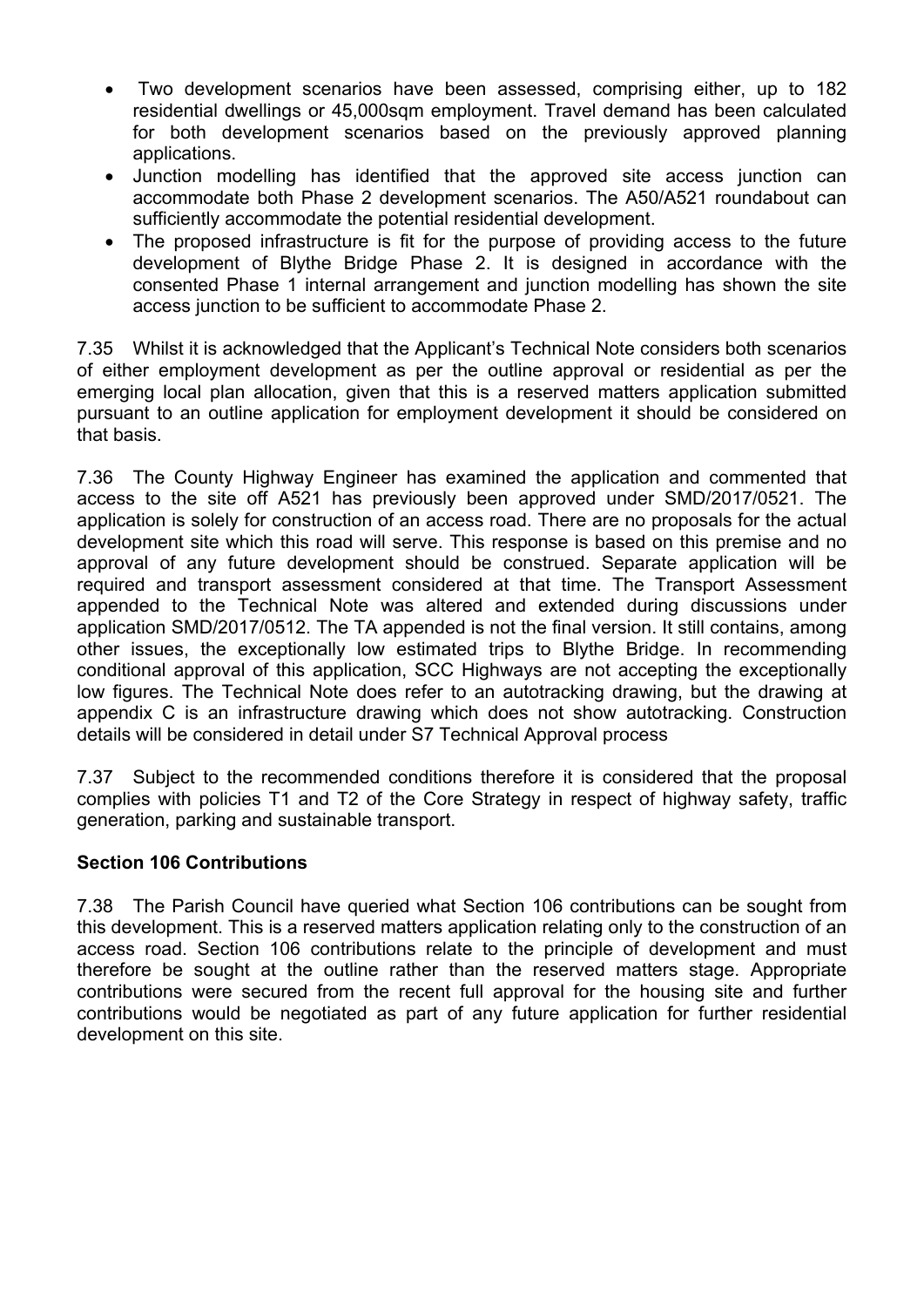### **Other matters**

7.39 A number of other issues have been raised by the Parish Council. These can be addressed as follows:

- Infrastructure pressure on services/congestion increases/highways This application is solely for an access road and associated infrastructure and works, in line with the allocation of the site for development, and outline planning permission Ref. 11/00405/REM1MJ, which this Reserved Matters application is pursuant to. The covering letter and supporting note submitted with the application provide further detail and planning balance.
- Pedestrian access from the site  $-$  Pedestrian access will be provided along the footways of the access road, and could potentially link to the nearby public footpath.
- Width of the access road The specifications of the proposed access road, including its 7.3m width, are compliant with application Ref. 11/00405/REM1MJ, which this Reserved Matters application is pursuant to. This is stated in the Covering Letter provided with the application.
- Provision for the public footpath / Public footpath which crosses the land This public footpath is located on land adjacent to the application site, to the northeast, outside of the site boundary.

7.40 The Council's Open Spaces Officer has expressed concerns about the proximity of the on site LEAP to the existing ponds. In particular she is concerned about encouraging children to an area with a potential high risk.

7.41 Given that this application is for an access road pursuant to an employment consent it was not considered that the drawings should be showing the LEAP at this stage, as that would be dependent on a future consent being granted for residential development in accordance with the emerging plan. The landscaping should reflect the current permission for employment use. If a residential application is subsequently approved obviously it would be subject to a full landscaping scheme of its own at that time. The developer has taken on board these comments, and in response submitted an updated Landscape Strategy, to replace the previously submitted version.

## **8. CONCLUSIONS & PLANNING BALANCE**

8.1 Under the provisions of section 38(6) of the Planning and Compulsory Purchase Act 2004 planning applications and appeals must be determined "*in accordance with the plan unless material considerations indicate otherwise"*. The site is allocated as a Regional Investment Site under Policy SS8 of the Core Strategy. The Policy strictly controls the use of the site to B1 (Office and Light Industrial Uses), and where appropriate, B2 (General Industry). The application is a reserved matters application for an access road submitted pursuant to an extant outline consent for employment use. As such it is in accordance with the adopted Core Strategy policy and does not present an opportunity to re-consider the suitability in principle of the site for employment use.

8.2 The Staffordshire Moorlands Local Plan Submission Version (February 2018) allocates approximately 300 homes within a wider, 48.5 hectare mixed use development on the site. This allocation is sought in conjunction with Policies H2 and DSR1, with the site referred to as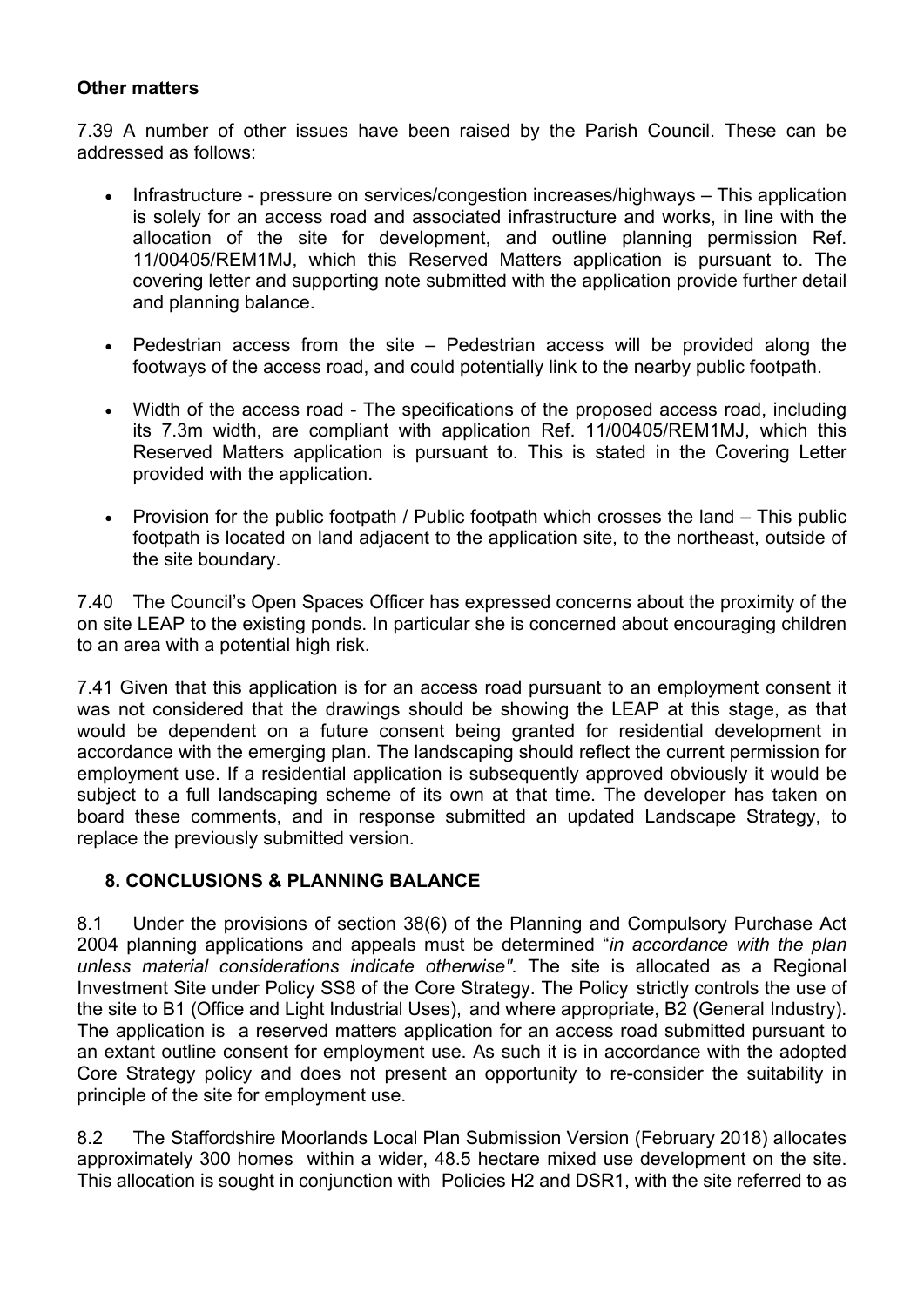'Blythe Vale' or 'Blythe Bridge Regional Investment Site'. Accordingly, it has been put forward and currently supported by the Council, in principle, as an allocation in the emerging local plan. This is an important material consideration, although, due to the level of objection one which can be afforded only limited weight.

8.3 Notwithstanding this Phase 1 of the overall site development comprising 118 dwellings has already been approved (Application Ref. SMD/2017/0512). This approval includes the delivery of a junction and access road from the A521 Uttoxeter Road, which the proposed Phase 2 access road will extend that approved section of road.

8.4 In the event that following the examination the emerging policy is adopted, the proposals will support delivery of the 182 houses in the second phase of residential development and the remaining employment and commercial uses. Even in the event that the new policy is not adopted or is modified following examination the access road will still be required in order to deliver the existing employment allocation and extant consent. Overall, therefore, the principle of the access road is considered to be acceptable and in accordance with both adopted and emerging policy.

8.5 It is not considered that this reserved matters application raises any significant issues of contaminated land, air quality and noise. The LLFA has confirmed that it is satisfied with the drainage strategy. Whilst no comments have been received from the Environment Agency and Severn Trent United Utilities they were consulted at the outline stage and subject to compliance with the conditions recommended by them at the time it is not considered that any other drainage concerns are raised. Given the distance between the road and the nearest properties, and the fact that the principle has been established by the outline and allocation coupled with the fact that screening will be provided by future development it is considered that an adequate standard of residential amenity is maintained.

8.6 Comments are awaited from relevant consultees with regard to trees, hedgerows, landscaping proposals and ecology and Members will be updated accordingly. Given the relatively good level of screening to the site and the existing consent for employment development no landscape concerns are raised. The design of the road is considered to be acceptable and will comply with policies SS1, H1 and DC1 of the Core Strategy as well as NPPF advice in terms of design. The County Highways Officer also has no objection subject to conditions.

8.7 Overall, therefore the proposal complies with all relevant development plan policies, there are no significant and demonstrable adverse impacts to outweigh the substantial benefits arising from residential development and, subject to the receipt of the outstanding comments and confirmation of no objections from the consultees referred to above the application is recommended for approval.

## **9. RECOMMENDATION**

**A. APPROVE subject to the following conditions:**

**1. The Development hereby permitted shall be carried out in complete accordance with the following Approved Plans: TBC Reason: For the avoidance of doubt**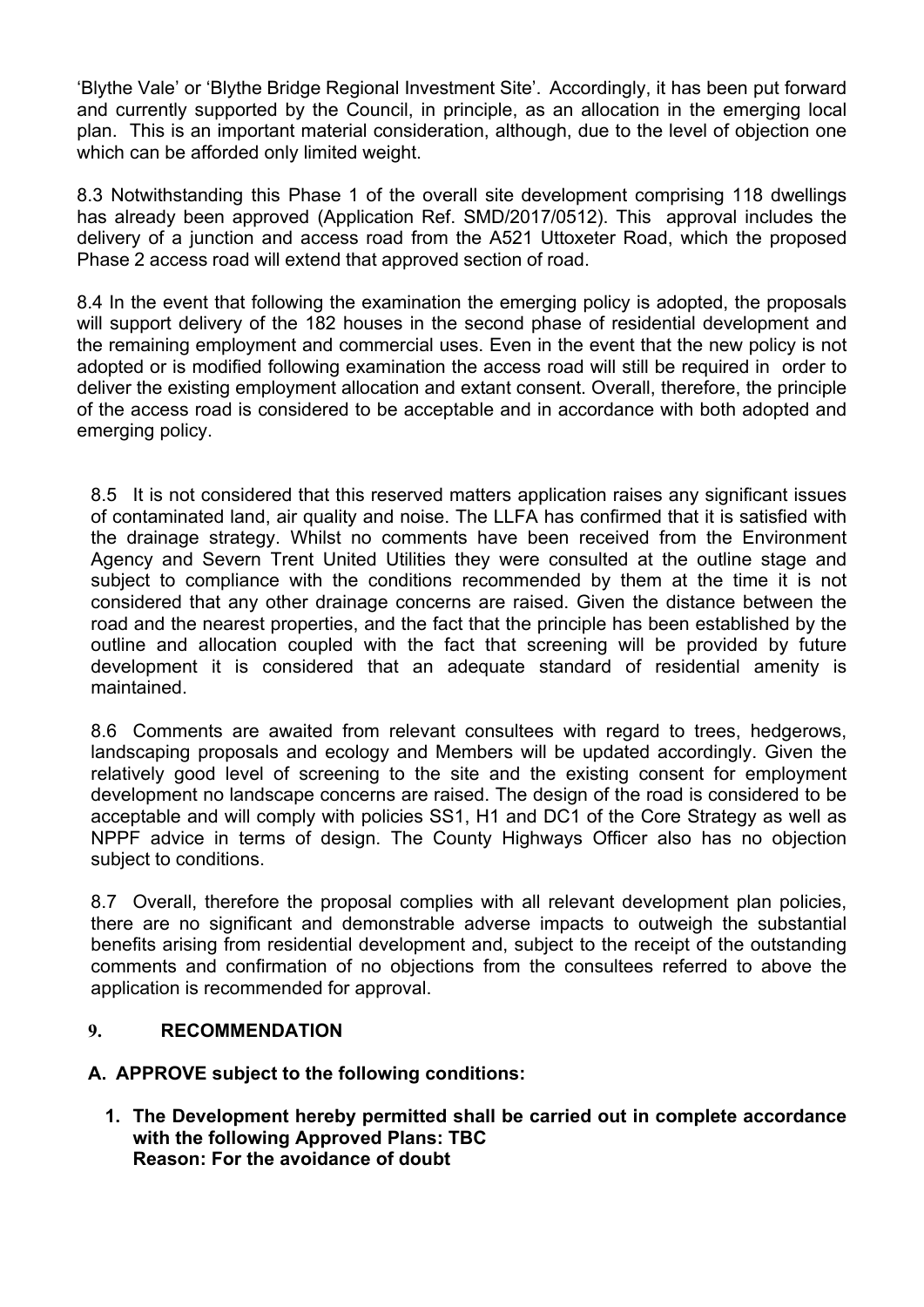- **2. The development permitted by this planning permission shall only be carried out in accordance with the approved Flood Risk Assessment (FRA)/Drainage Strategy and the following mitigation measures detailed within the FRA:**
	- **Limiting the surface water run-off generated by the new access road to a maximum of 5l/s and not increase the risk of flooding offsite.**
	- **Provision of an appropriate calculated volume of attenuation flood storage on the site to a 100 year + 30% standard. This is to be provided within the temporary conveyance ditches.**
	- **Demonstration within the FRA that the improvement/protection and maintenance of existing flood defences/infrastructure will be provided.**
	- **Confirmation of adequate treatment trains within the site.**
	- **The culverting of the ordinary watercourse through the site and any alterations to existing watercourses will be subject to a Land Drainage Consent application**

**Reason: To ensure property drainage of the site and to minimise the risk of flooding.**

**3. Before the proposed development is brought into use, details shall be submitted to and approved in writing by the Local Planning Authority indicating autotracking for large HCV (size of vehicle likely to access the commercial site). Thereaftter the development shall be carried out in accordnace with these details.**

**Reason: In the interests of Highway Safety.**

- **4. No trees, shrubs or hedgerows shall be removed other than those whose removal is directly required to accommodate the approved development, unless otherwise approved by the LPA. There shall be no removal of any trees, shrubs or hedgerows during the bird nesting season (nominally March to August inclusive), unless otherwise agreed by the LPA and in this case only following careful inspection by a competent person to establish that such trees, shrubs or hedgerow are not in active use by nesting wild birds. Reason: In the interests of biodiversity**
- **5. Any mature tree to be removed or to have substantial crown pruning operations carried out shall first be carefully inspected for the potential to provide bat roosting opportunities. Any tree which has such potential (which could include cavities, splits, decay pockets, hollow stems or branches, areas of loose bark, dense ivy cover or dense epicormic shoots) shall be subject to a further detailed and if necessary climbing inspection by a licensed bat worker immediately prior to felling or pruning, and all felling or pruning of such trees shall take place in the presence of the bat worker who can then immediately advise on appropriate measures if bats are encountered during dismantling, felling or pruning operations.**

**Reason: In the interests of biodiversity**

**6. Before the commencement of development (including any site clearance, site stripping, site establishment, accommodation or access works) temporary protective fencing and advisory notices for the protection of the existing trees to be retained shall be erected in accordance with guidance in British Standard**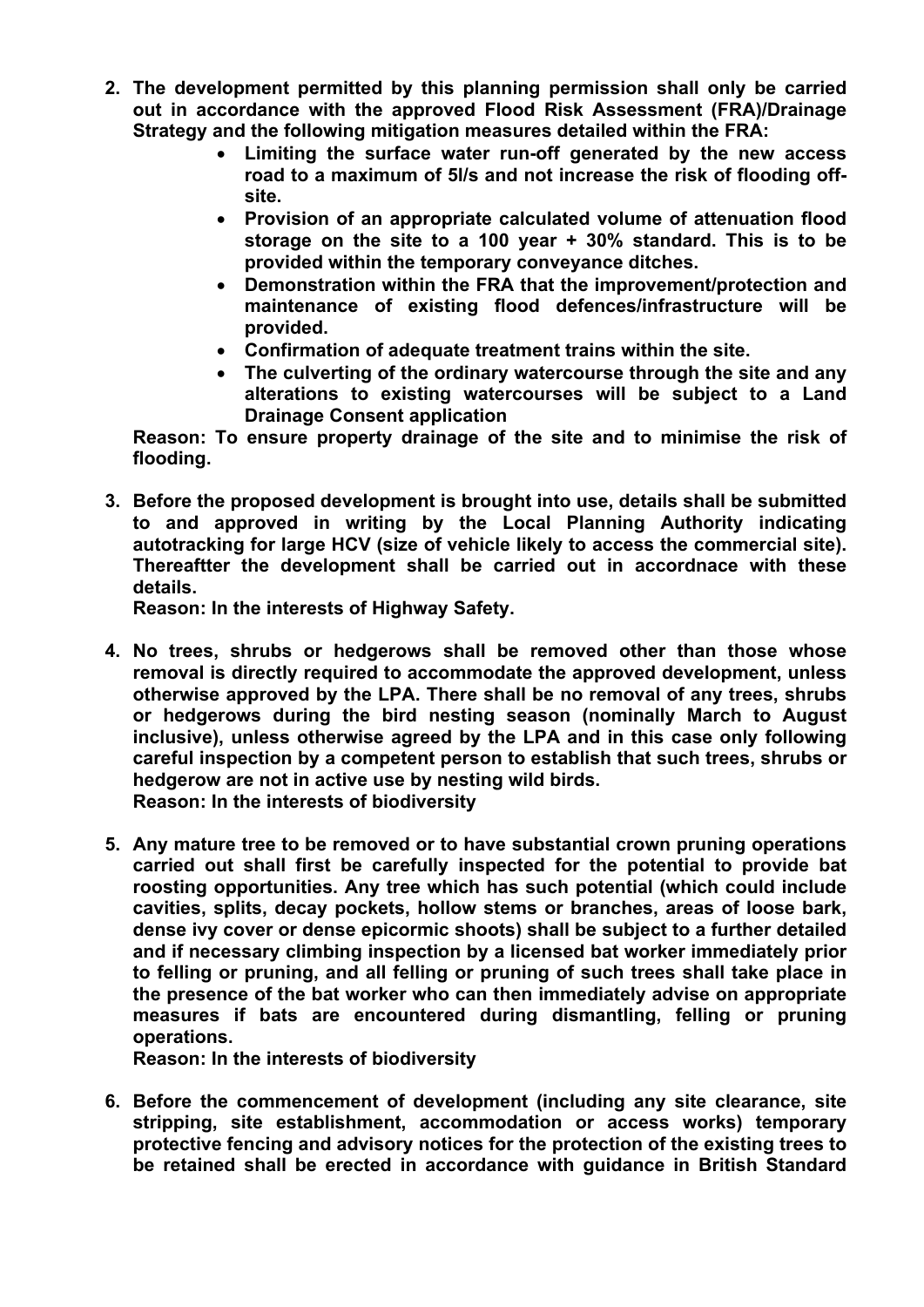**5837:2012** *Trees in Relation to Design, Demolition and Construction – Recommendations***, and as set out in the FPCR Arboricultural Assessment report dated June 2018 submitted in support of the application, and shall be retained in position for the duration of the period that development takes place, unless otherwise agreed by the LPA. Within the fenced areas there shall be no excavation, changes in ground levels, installation of underground services, provision of hard surfacing, passage of vehicles, storage of materials, equipment or site huts, tipping of chemicals, waste or cement, or lighting of fires unless otherwise agreed by the LPA.**

**Reason: In the interests of biodiversity**

- **7. Unless prior permission has been obtained in writing from the Local Planning Authority, all noisy activities shall be restricted to the following times of operations.**
	- **08:00 - 18:00 hours (Monday to Friday);**
	- **08:00 - 13:00 hours (Saturday)**
	- **No working is permitted on Sundays or Bank Holidays.**

**In this instance a noisy activity is defined as any activity (for instance, but not restricted to, building construction/demolition operations, refurbishing and landscaping) which generates noise that is audible at the site boundary.** 

**Reason: To avoid the risk of disturbance to neighbouring dwellings from noise during unsocial hours.**

- **8. The development, including demolition hereby permitted shall take place until a Construction and Environmental Method Statement has been submitted to and approved in writing by the Local Planning Authority. The Construction Method statement shall include the following details:-**
	- **I. A scheme to minimise dust emissions arising from demolition/construction activities on the site. The scheme shall include details of all dust suppression measures and the methods to monitor emissions of dust arising from the development.**
	- **II. Details of wheel washing facilities. All demolition/construction vehicles shall have their wheels cleaned before leaving the site;**
	- **III. a scheme for recycling/disposal of waste resulting from the demolition/construction works;**
	- **IV. the responsible person (e.g. site manager / office) who could be contacted in the event of complaint;**

**Once approved, all relevant activities on the site should be carried out in accordance with Construction and Environmental Method Statement throughout the course of the development. Any alteration to this Plan shall be approved in writing by the Local Planning Authority prior to any deviation from it. Reason:** *To protect the amenities of the area from dust*

**9. In the event that contamination, including surface coal measures, is found at any time when carrying out the approved development it must be reported in writing immediately to the Local Planning Authority. Development shall not commence further until an initial investigation and risk assessment has been completed in accordance with a scheme to be agreed in writing by the Local Planning Authority to assess the nature and extent of any contamination on the site. If the initial site risk assessment indicates that potential risks exists to any identified receptors, development shall not commence until a detailed remediation scheme to bring the site to a condition suitable for the intended use**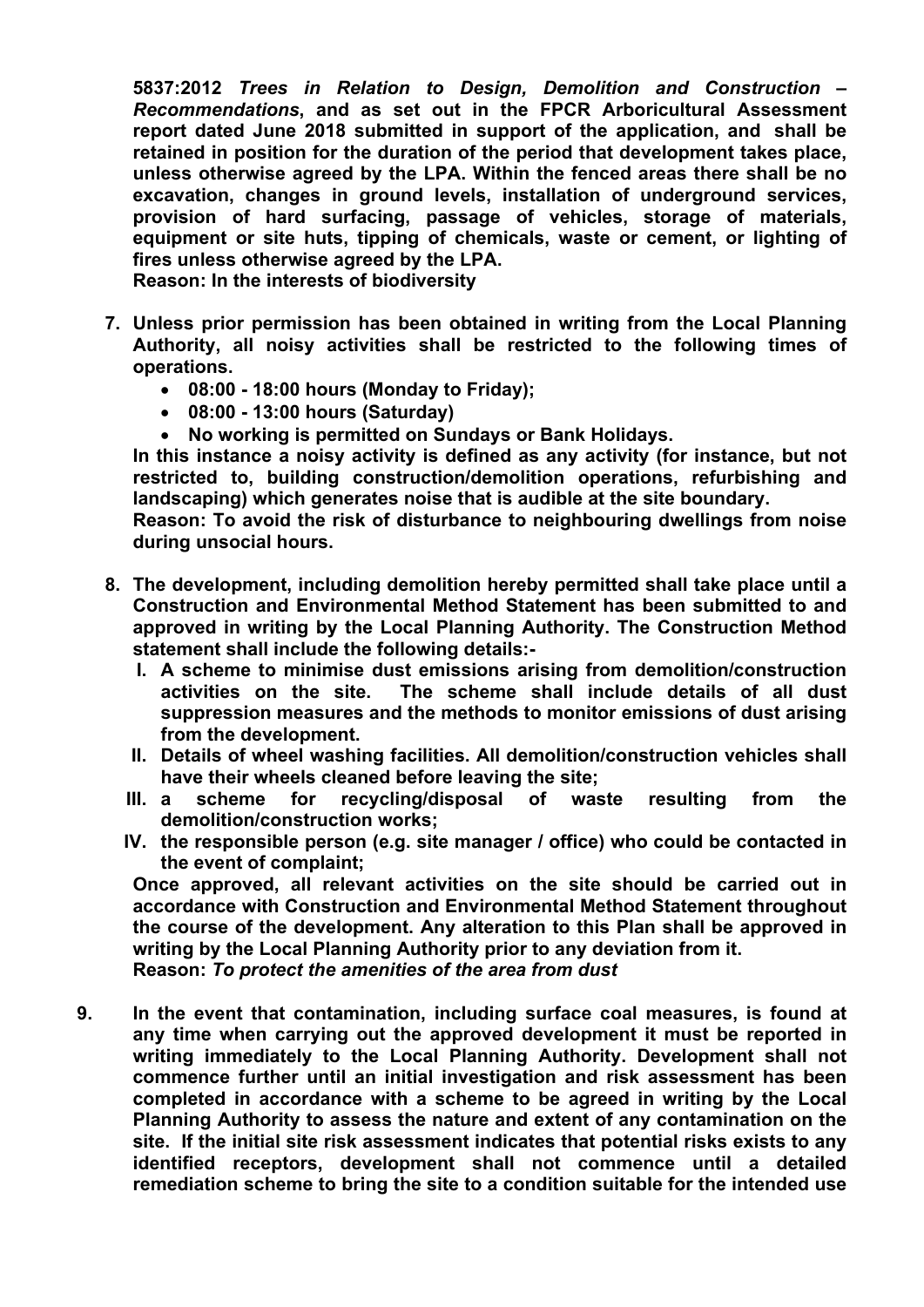**by removing unacceptable risks to human health, buildings and other property, and the natural and historical environment has been prepared, and approved in writing by the local planning authority. Following completion of measures identified in the approved remediation scheme and prior to bringing the development into first use, a verification report that demonstrates the effectiveness of the remediation carried out must be produced, and shall be submitted to and approved in writing by the Local Planning Authority.**

**Reason To ensure that the proposed development meets the requirements of the National Planning Policy Framework in that all potential risks to human health, controlled waters and wider environment are known and where necessary dealt with via remediation and or management of those risks.**

**10. No top soil is to be imported to the site until it has been tested for contamination and assessed for its suitability for the proposed development; a suitable methodology for testing this material shall be submitted to and agreed in writing by the Local Planning Authority prior to the soils being imported onto site. The methodology shall include the sampling frequency, testing schedules, criteria against which the analytical results will be assessed (as determined by the risk assessment) and source material information. The analysis shall then be carried out and validatory evidence submitted to and approved in writing to by the Local Planning Authority.**

**Reason To ensure that the proposed development meets the requirements of the National Planning Policy Framework in that all potential risks to human health, controlled waters and wider environment are known and where necessary dealt with via remediation and or management of those risks.**

**B. In the event of any changes being needed to the wording of the Committee's decision (such as to delete, vary or add conditions/informatives/planning obligations or reasons for approval/refusal) prior to the decision being issued, the Operations Manager – Development Services has delegated authority to do so in consultation with the Chairman of the [Planning Applications Committee], provided that the changes do not exceed the substantive nature of the Committee's decision.**